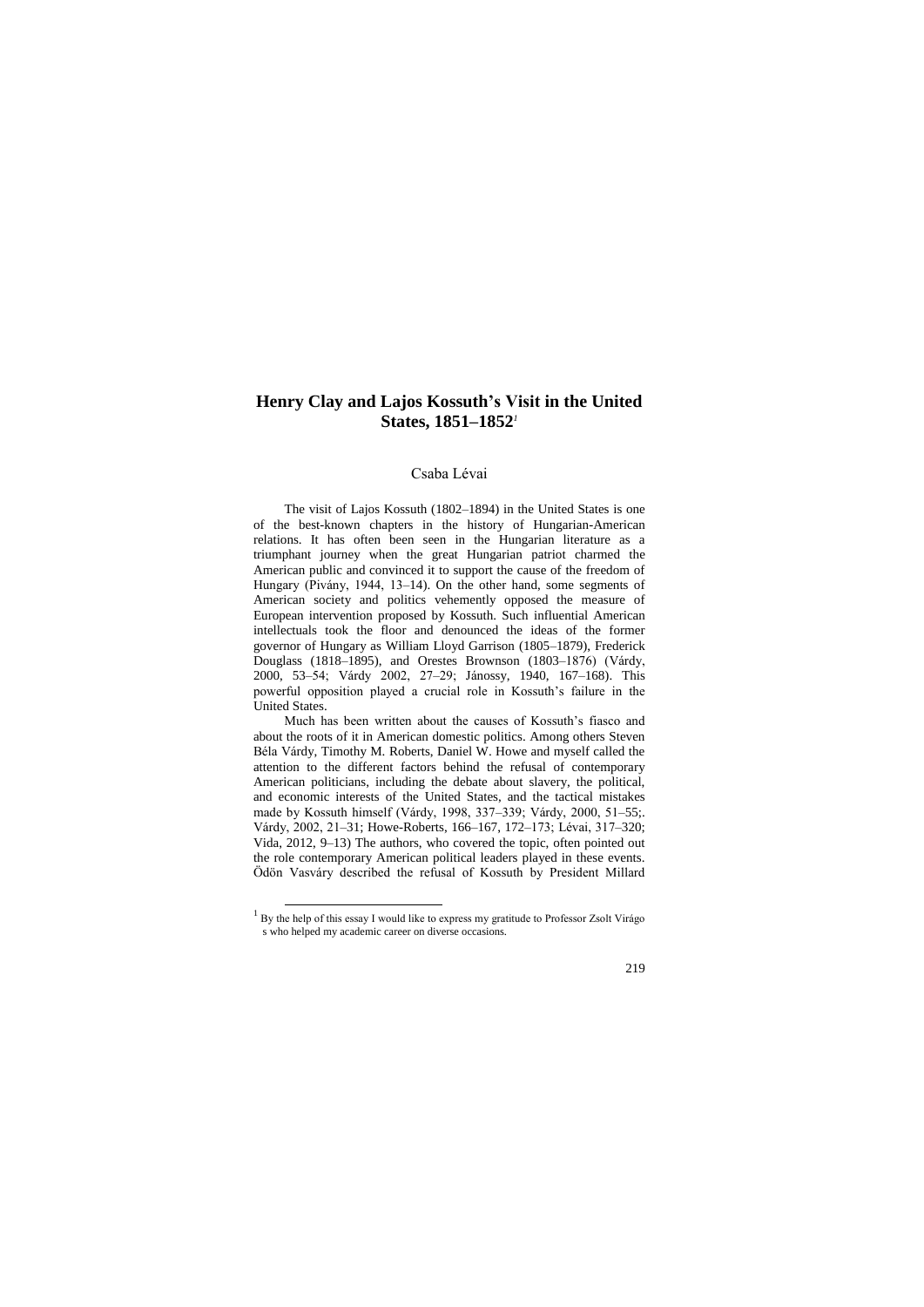Fillmore (1800–1874), and several historians gave account of the political motifs of secretary of state Daniel Webster (1782–1852) (Vasváry, 1988, 81–82; Várdy, 1998, 334, 337; Várdy, 2000, 52; Várdy, 2002, 22; Lévai, 309–320). It is mentioned by some experts that yet another leading figure of American politics opposed vehemently the ideas of Kossuth concerning the intervention of the United States in European affairs on behalf the Hungarian independence (Howe-Roberts, 173; Nolan, 363; Lévai, 319; Oliver, 492–493, 495). This person was senator, former secretary of state, and three times presidential candidate Henry Clay (1777–1852) who had been one of the most prestigious politicians in the United States by the 1850s. Born only one year after the declaration of American independence, the seventy-four year old Henry Clay was the grand old man of contemporary American politics, thus he was very influential and respected. He was one of the important leaders of the governing Whig party which meant that his opinion could influence the formation of the opinion of Whig leadership about Kossuth and his visit in the United States. This role of his is usually ignored by historians of Hungarian origin. Dénes Jánossy was the only Hungarian historian who discussed the opinion of Henry Clay in a somewhat detailed manner, but even he referred to it only sporadically in his two-volume collection about the history of the Kossuth emigration in England and the United States, and did not summarize it. Understandably, American historians devoted much attention to the opinion of Henry Clay concerning Kossuth and the "Hungarian question", but they usually studied it exclusively from the point of view of American domestic politics. In this essay I intend to combine the approach of Hungarian and American historians and analyze the intermingled questions of the aims of Kossuth and American domestic politics as a coherent problem. American politics had been preoccupied by two issues at the beginning of the 1850s: the "Hungarian question", that is the reaction of the United States to the defeat of the European and Hungarian revolutions in 1848–1849, and the problem of the territorial expansion of slavery. These two issues had been interconnected not only in politics but also in the mind of Henry Clay. My goal in this essay is to answer the question, why Henry Clay opposed so vigorously Kossuth's ideas about European intervention. With the above mentioned in mind one can answer this question only if he or she studies both issues as a coherent problem in the mind of the Kentuckian politician. In order to answer this question, first we need to summarize briefly the political career and ideas of the "grand old man" of contemporary American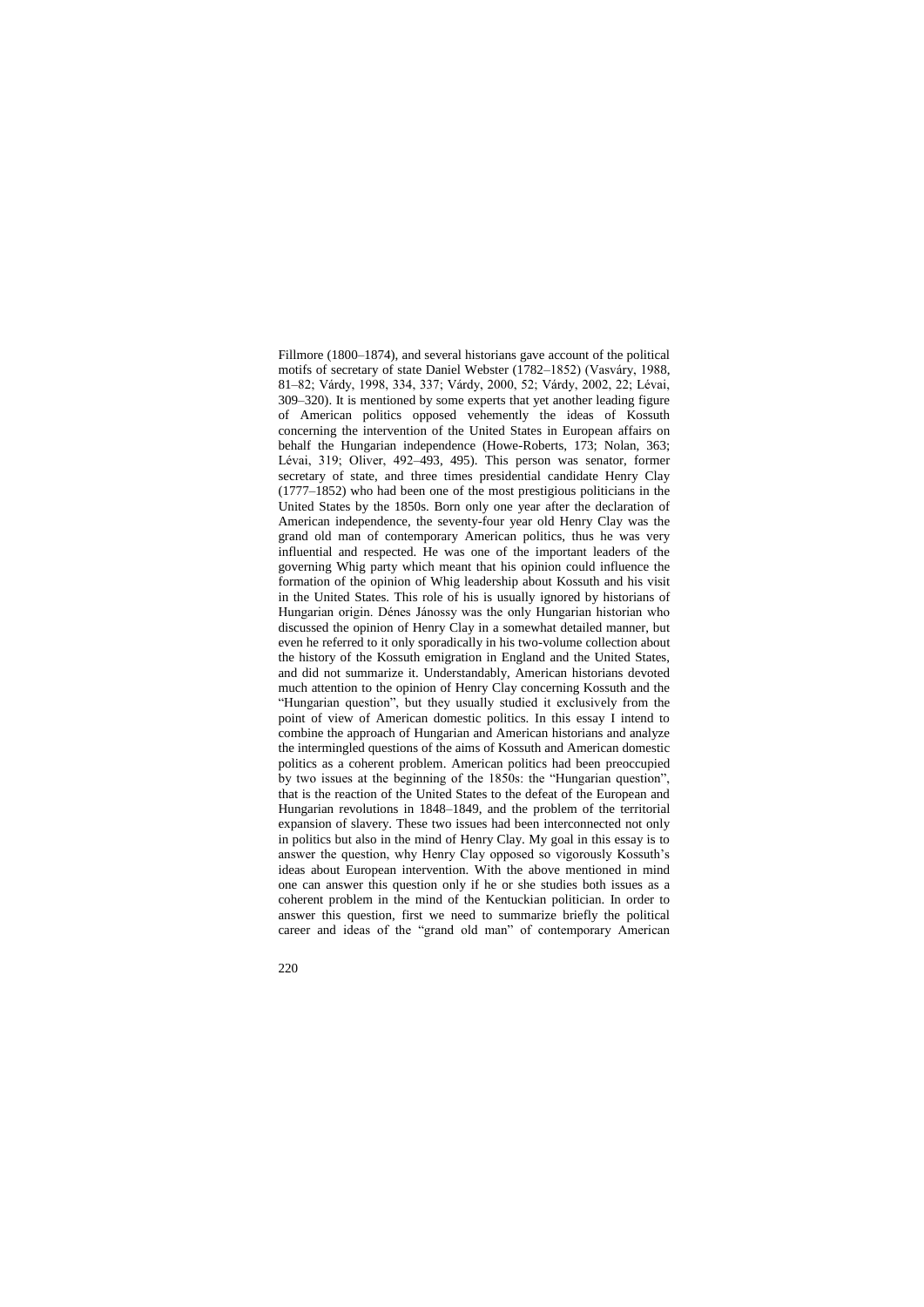politics. Then, I am going to discuss the impact of the "Hungarian question" on the thinking of Henry Clay, followed by looking at his opinion about the territorial extension of slavery. Finally, at the end of my treatise, I will try to explain how the interconnected issues of the Hungarian revolution and slavery determined the ideas of Clay concerning Lajos Kossuth.

### **The political career of Henry Clay prior to 1848**

Henry Clay was born on April 12, 1777 in Hanover County during the revolutionary war in the contemporary frontier region of Virginia. He studied law and he moved to Kentucky at the end of the  $18<sup>th</sup>$  century, where he established a very successful legal practice. His growing reputation urged him to start a political career. He was elected to the state legislature in 1803 where he continued until 1806 when he was elected to the United States Senate. (1757–1840). During his long political career he served in the Senate in 1806–1807, 1810–1811, 1831–1842, and 1849– 1852, and he was the member of the United States House of Representatives in 1811–1814, 1815–1821, and 1823–1825. He was a three times presidential candidate (1824, 1832, 1844), and also served as the secretary of state of President John Quincy Adams between 1825 and 1829. Here and now I do not want to describe his career in details, but I focus only on those parts of his life which are important for the purpose of this essay. It means that I emphasize his efforts as the "Great Compromiser" to find a peaceful solution to the problem of the territorial expansion of slavery

Henry Clay played a crucial role in the formation of the Missouri Compromise of 1820. The debate about the admission of Missouri into the Union was the first occasion when the problem of the extension of slavery became the crucial question of national politics. The territory of Missouri was the part of the Louisiana Purchase of 1803. Since the territory was populated mainly by Southerners, the proposed state constitution of Missouri recognized slavery. By the year of 1820 the North had outstripped the South in population, and consequently could gain control of the United States House of Representatives. During the debate of the Missouri constitution a representative from New York proposed an amendment "requiring the gradual abolition of slavery as a condition of admission" (Jones, 112). Due to the above-mentioned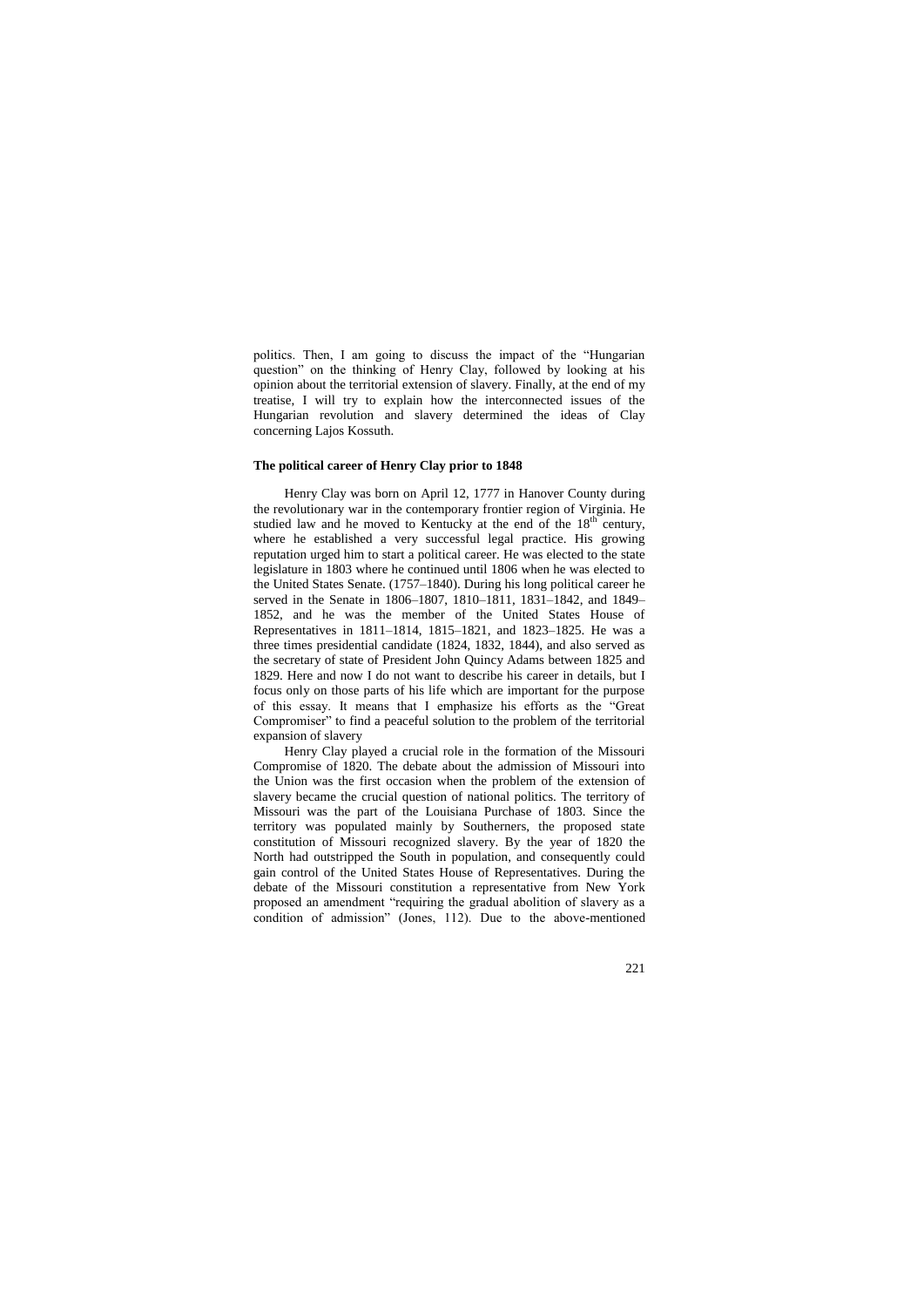balance of forces the House passed the amendment but it was defeated in the Senate. There were eleven slave states and eleven free states in the Union at that time and, as Maldwyn A. Jones points out: "Which section would control the federal government in the future depended on whether slavery was to be permitted in Missouri and the rest of the Louisiana Purchase" (Jones, 112). Henry Clay was the main architect of the compromise that could temporarily settle the question. Missouri was admitted as a slave state but in exchange for that Maine, hitherto part of Massachusetts, became a free state. Slavery was forbidden on the territory of the Louisiana Purchase north of the line 36°30' except for Missouri. But Missouri started to exclude free blacks from its territory in 1821 and Clay had to intervene again to devise another compromise. During the debate about slavery in Missouri Henry Clay was motivated mainly by his anxiety about the extension of the power of Congress over the states. This was the first occasion when he played the role of the designer of a political compromise between the supporters of the extension of slavery into the territories and the oppositional party.

The second occasion came at the beginning of the 1830s during the so-called "Nullification Crises." In order to support the development of industry in the United States Henry Clay was the advocate of high protective tariffs. He played a crucial role in the introduction of high tariffs in 1828. High tariffs were not in the interest of the planters of the South. The reduction of duties by the tariff bill of 1832 did not satisfy the planter elite of South Carolina and a popularly elected convention of the state pronounced the tariff acts of 1828 and 1832 unconstitutional as well as null and void. The convention also prohibited the collection of federal customs duties in South Carolina after February 1, 1833. President Jackson "asked Congress for a 'force bill' empowering him to use the armed forces to collect customs duties in South Carolina." (Jones, 144) The result was the so-called "nullification crisis" in which Henry Clay played again the role of the compromiser. He wanted to avoid the outbreak of a civil war at all cost, and behind the scenes he made an agreement with the leading South Carolina politician John C. Calhoun (1782–1850). Clay proposed "a compromise measure providing for the gradual reduction of all tariffs over a nine-year period to a uniform level of 20 percent." (Jones, 144) Congress passed the bill on March 1, 1833 and the South Carolina convention also accepted it two weeks later.

By the end of the 1840s Henry Clay became one of the most influential American politicians, and American politics had to face two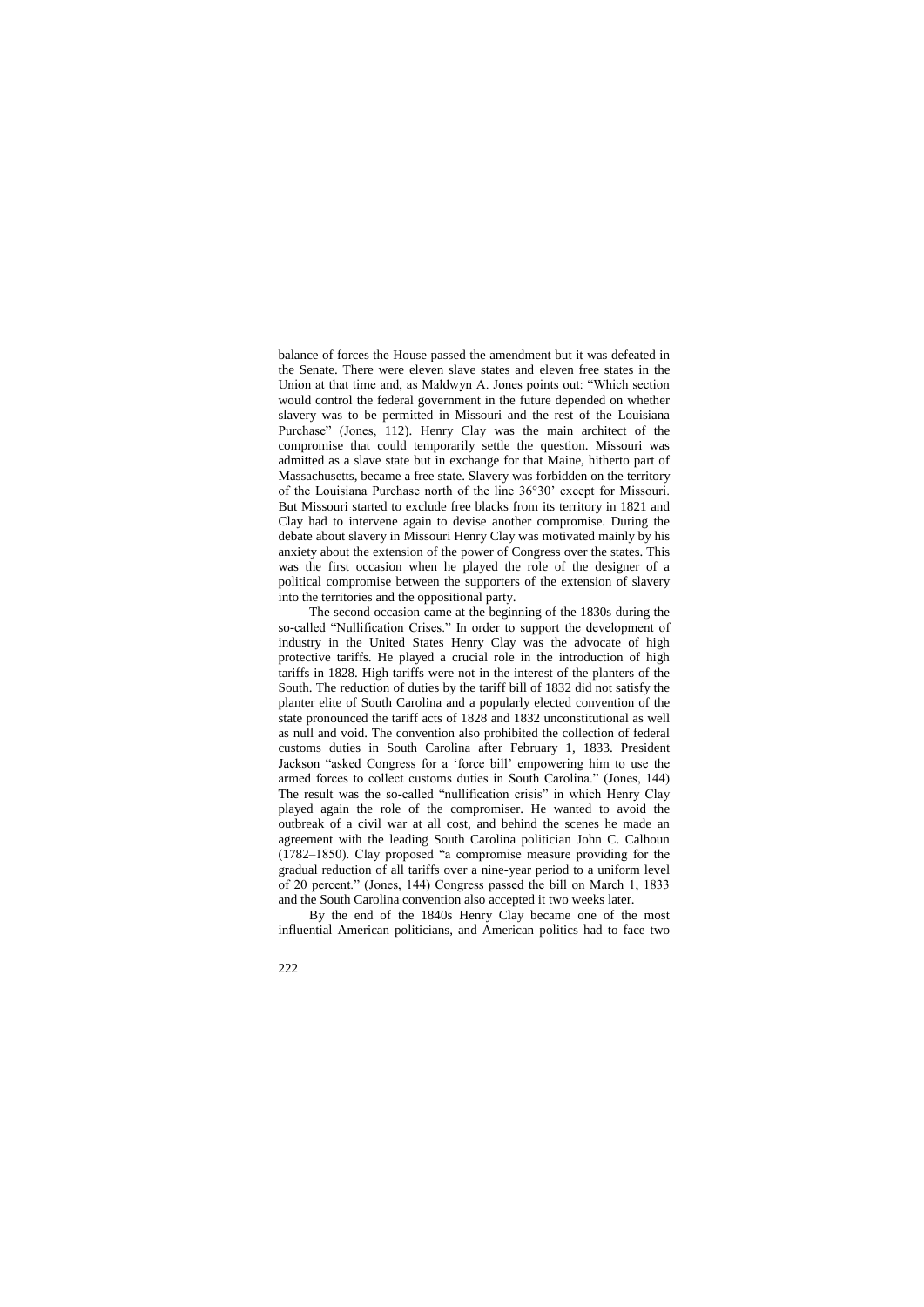important issues at that time: the impact of the European revolutions of 1848–1848 on the United States, and the territorial extension of slavery. These are the two interconnected factors that fundamentally determined the opinion of Henry Clay about Kossuth.

### **Henry Clay and the impact of the Hungarian revolution of 1848–1849 on the United States**

As Daniel W. Howe and Timothy Roberts pointed out:

The United States had a paradoxical relationship to the revolutions of 1848. On the one hand, the nation had been born out of a revolution, and Americans were extremely proud of this revolutionary heritage. It disposed them to welcome the European revolutions in 1848, and wish them success. On the other hand, however, most Americans also felt somewhat detached from the events they read about. (Howe-Robertson, 158)

The two historians enumerated several sources of this detachment. The European revolutions, especially in central and southern Europe "reflected the national aspirations of ethnic groups. American citizenship, however, was defined in terms of republican ideology, not in terms of national origins." (Howe-Roberts, 158; Vajda; Lévai 2003) Howe and Roberts also called the attention to the fact that many American Catholics expressed their anxiety because of the European revolutions threatening the rule and the influence of the Pope. The political instability in Europe was not in the interest of some American business groups either. They wanted the return of business confidence and applauded the triumph of authoritarian regimes. (Howe-Robertson, 172–173) The European revolutions of 1848 resulted in the emancipation of slaves in the French and Danish West Indies, and the abolition of serfdom in a few European countries. Some Southern politicians regarded these developments as potentially dangerous examples. On the other hand, in another article, Timothy M. Roberts called the attention to the very interesting fact that many Southern intellectuals, similarly to their Northern colleagues, supported the Hungarian cause. Some Southern editors could find parallels between the position of Hungary and the South. According to an editorial of the *Southern Literary Messenger* "the [Hungarians are] fully aware of their dangerous position … hated by the Slaves (viz. the Slavs), isolated among the nations of the earth, they were left alone … to resist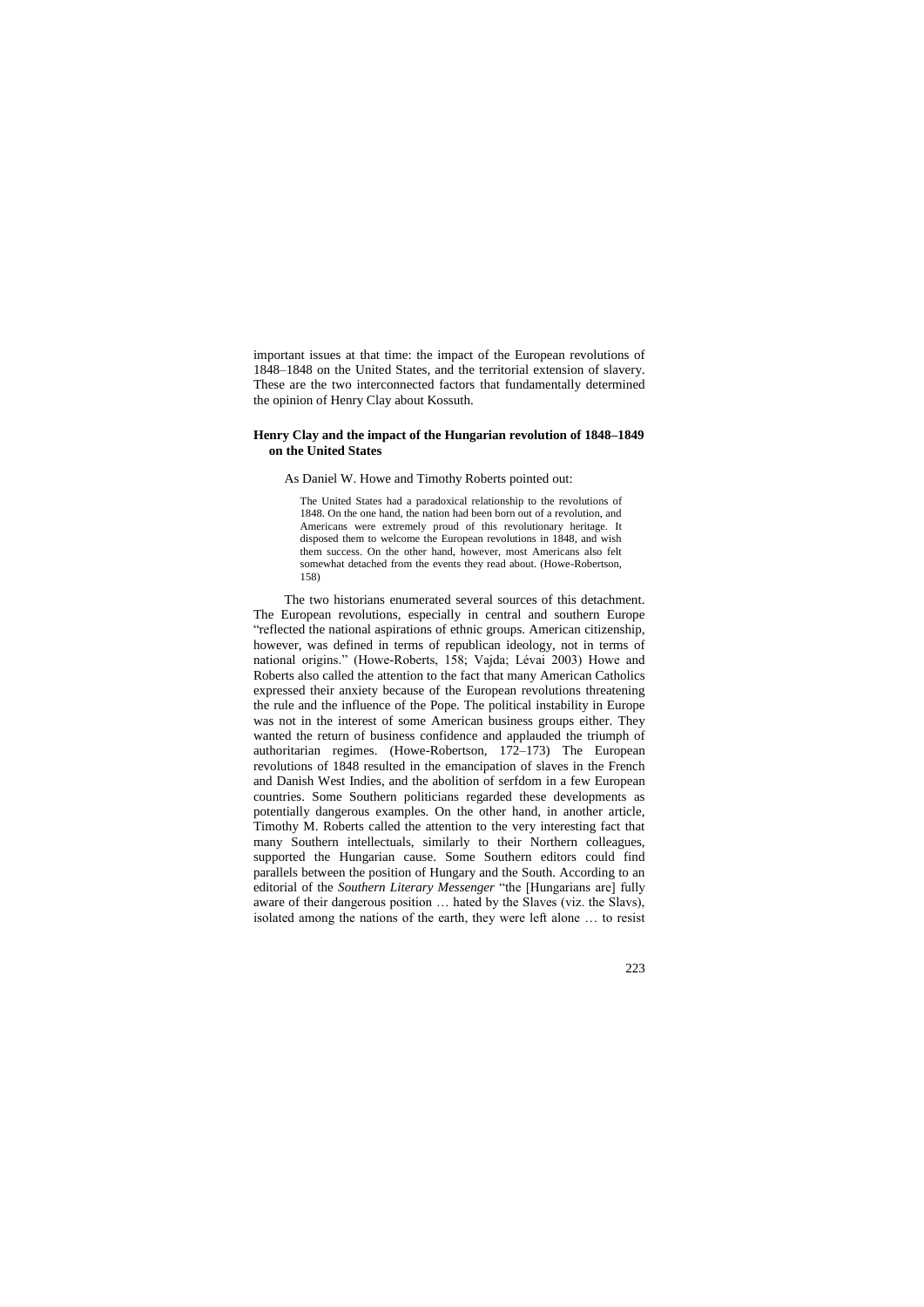the conspiracy against them." As Timothy M. Roberts noted although the spelling of the word "Slav" as "Slave" was "consistent with other American periodicals' grammar of the day … with its tone and contextual language the southern journal's sympathy for the Hungarians' plight sounded like a bleak southern self-assessment." (Roberts, 271) Contrary to this favorable evaluation of the Hungarian cause, Southern journalists usually condemned the French revolution of 1848. According to Roberts the cause of this different evaluation was that:

> Hungarians were not promoting socialist utopias, nor did they maintain West Indies plantations, where slave emancipation was looming. Moreover, unlike France, Hungary did not appear to be trying to extend its revolution to areas near or within American borders. Southerners shared northerners' revulsion over France's pathological revolutionary past. Hungary, in contrast, had no preexisting revolutionary identity gone sour. (Roberts, 273)

The opinion of Henry Clay about the European and Hungarian revolutions of 1848–1849 was also very complex. On the one hand, he applauded the efforts of European liberals to establish republican governments in the Old World. As Calvin Colton, the editor of his works, pointed out, "he sympathized with Hungary profoundly; he loved the patriot martyr (viz. Kossuth) who was about to come into his presence." (Colton, 221) On the other hand, he rejected vehemently the idea of intervention raised by some American politicians and Kossuth himself.

As it is well known, President Zachary Taylor, who supported the expansion of the United States, sent Ambrose Dudley Mann (1801–1889) as an American emissary to Hungary in the summer of 1849. Although Mann arrived in Vienna on July 30, and he did not continue his travel to Hungary or approve of her independence, his mission provoked significant diplomatic tension between the United States and the Austrian Empire. Much has been written about this affair, and the role Chevalier Johann Georg Hülsemann, the Austrian envoy in Washington, and secretary of state Daniel Webster played in it. (Pivány, 1910; Várdy, 2000, 46–48; Lévai, 2005, 302–320; Howe-Robertson, 170) My focus is on the opinion of Henry Clay about Kossuth and the Hungarian revolution in this essay, consequently I do not wish to go into the details. The text of the instructions of Mann, the fact that secretary of state John M. Clayton (1796–1856) publicized the mission of him in the *New York Tribune*, and some passages of the state of the union address of President Taylor in December 1849, forced Hülsemann to lodge an official complaint.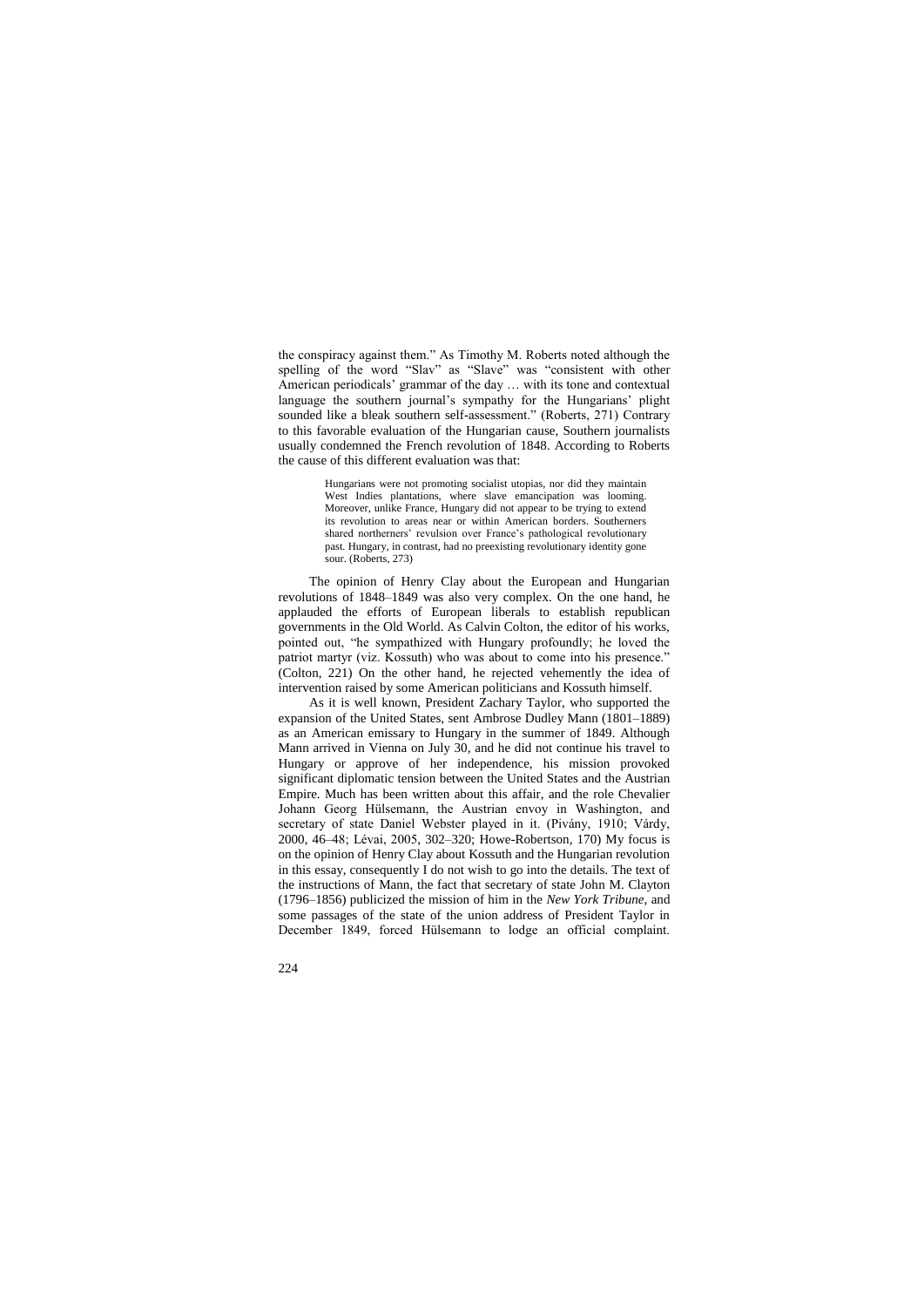Somewhat later, Senator Lewis Cass (1782–1866), who was the presidential candidate of the Democratic Party at the last election in 1848, submitted a resolution to instruct the Committee of Foreign Relations of the Senate to suspend diplomatic relations with Austria. Cass clearly counted on the support of the Whig Henry Clay, but to his surprise the Kentuckian rejected his overture in a long speech he delivered in the Senate. As Clay pointed out in this address, Cass' proposal would involve the recall of the American envoy from Vienna, and he feared that "the natural conclusion would be to declare war immediately against Austria." (Hay, 643) Instead of the suspension of diplomatic relations, Clay proposed Cass to offer asylum for the Hungarian refugees. Clay reminded his colleague that the recall of the American chargé d' affaires would only "close the door of intercourse with Austria, by which we shall gain nothing in behalf of the suffering Hungarians." (Hay, 644) In addition, such measure would "deprive our merchants and the sailors of our country of what benefits might redound from having a minister in Vienna." (Hay, 644) Cass referred to the fact that Henry Clay supported the recognition of the Latin American republics at the beginning of the 1820s. Clay refused the idea that his behavior might have served as an analogy in the case of Hungary, since, in contrast to the republics of South America more than twenty years ago, "unfortunately, Hungary fell suddenly, and to the surprise of the American world. She is subdued; she is crushed." (Hay, 644) The Kentuckian unequivocally rejected the idea of intervention supported by Cass. He asked his colleague from Michigan to lay down the limits of intervention into the affairs of other nations: "We may say in reference to Turkey, Your religion tolerates polygamy; unless you change your religion, and your habits of social life, we will cease all intercourse with you." (Hay, 644) In the opinion of Clay the United States should condemn Russia's interference in the war, and he did not understand why Cass proposed the suspension of diplomatic relations with Austria instead of Russia. Since Hungary was the part of the Habsburg Empire Cass' proposal would call the United States "to interfere between Austria and a portion of her empire; and we are called upon to do this, in direct contradiction to the whole policy of this Government, first laid down by Washington and pursued by every successor he has had." (Hay, 644) Close to the end of his address Clay posed again the theoretical question: "Sir, if we are to become the defender of nations, the censurers of other Powers, I again ask the honorable Senator where are we to stop, and why does he confine himself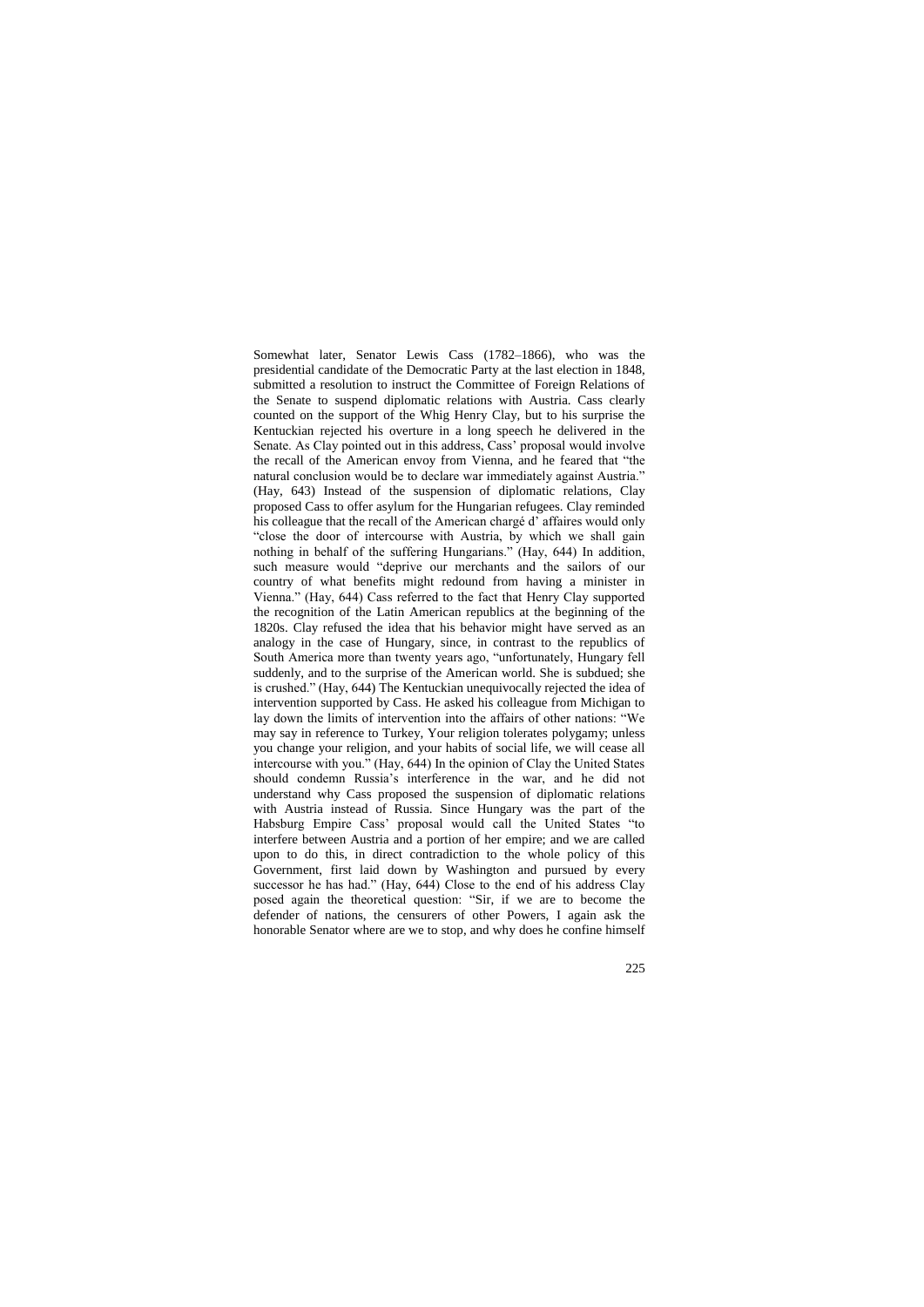to Austria alone?" (Hay, 644) Finally, referring to the United States, Clay concluded that "this is a great country… that very greatness draws after it great responsibilities… to avoid unnecessary wars, maintaining our own rights with firmness, but invading the rights of no others." (Hay, 645)

It is clear from this speech that Clay had refused the idea of intervention almost two years before the arrival of Lajos Kossuth in the United States. It means that he did not simply rebuff the person and the principles of Kossuth, but he opposed intervention on theoretical grounds and for other reasons, too. In order to understand the motivations of Henry Clay we should throw a glance at contemporary American politics. Territorial expansion, and in connection with this, slavery became the central issues of American domestic politics by the 1840s. The annexation of Texas and then the war against Mexico (1846–1848) preoccupied American politicians. As a result of the victory against Mexico, the United States gained an enormously large section, including the territories of present day California, Nevada, Utah, Arizona, New Mexico and Texas. It means that the United States did not reject the idea of intervention into the affairs of other countries on the continent of North America, if it coincided with her putative national interests. As mentioned before, Henry Clay originally opposed the war against Mexico, since he thought that it would raise the dangerous question of the territorial expansion of slavery. Expansion was supported mainly by the states of the Midwest and the Democratic Party. Under such circumstances a new group emerged within the Democratic Party by the middle of the 1840s. This group was called the "Young America" and it not only propagated the territorial expansion of the United States, but also urged the American government to support liberal republican political movements abroad. They thought that it was the obligation of the American republic to disseminate republican government all over the world. The name of the group clearly referred to such European revolutionary movements as "Young Italy, Germany or Ireland". Most of the leaders of "Young America" were young politicians and came from the Midwest. One of the most active leaders of the group was George N. Sanders from Kentucky, Henry Clay's home state.

Merle Curti called the attention to an old enmity between Sanders and Clay going back to the middle of the 1840s. (Curti, 38) Henry Clay was the presidential candidate of the Whig Party in 1844 and it seemed to everybody that Martin Van Buren would be that of the Democratic Party. The central issue of contemporary politics was the admission of Oregon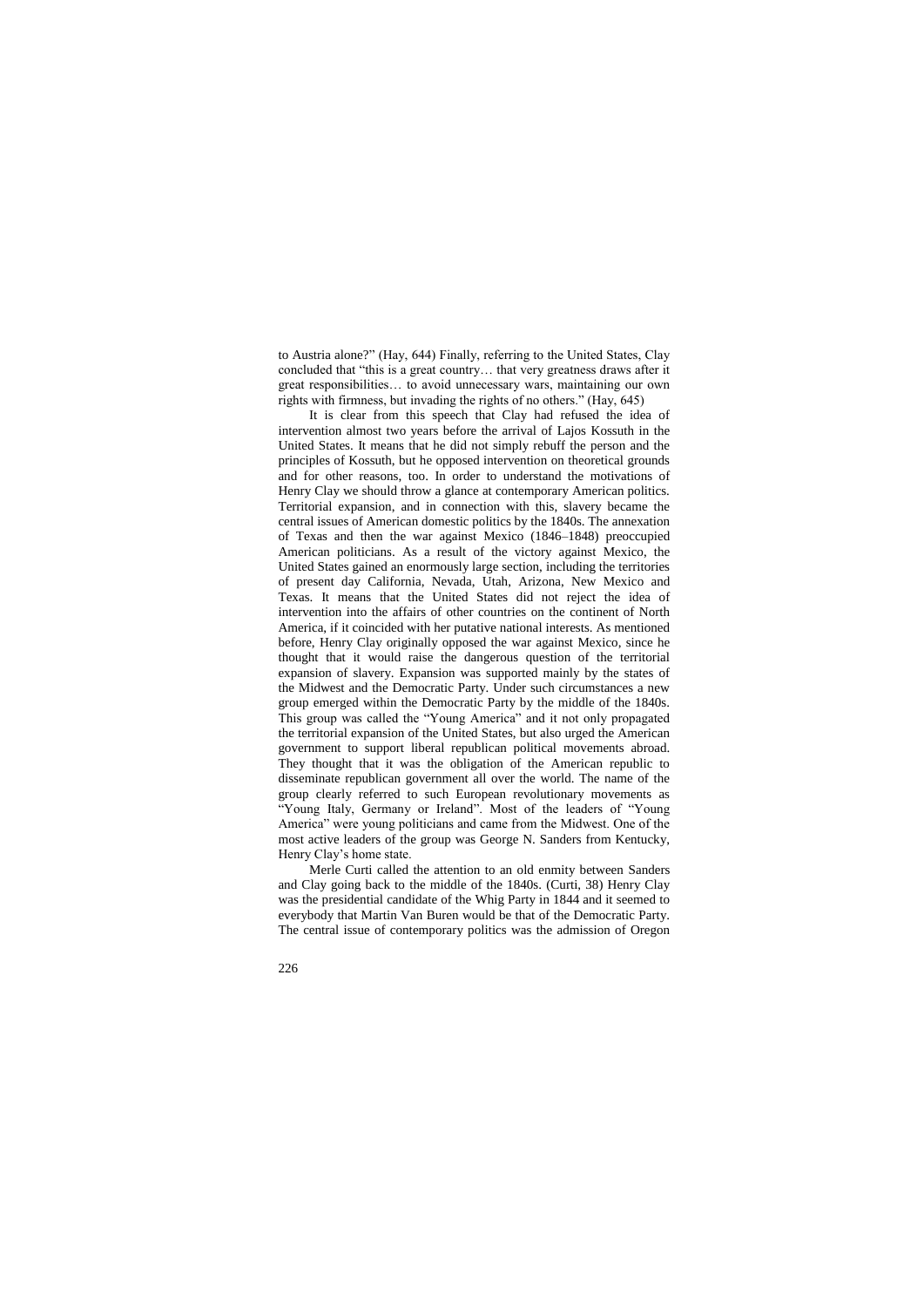and Texas into the Union, and the annexation of the latter also raising the problem of the territorial extension of slavery. Both hopeful candidates thought that this problematic question would divide the nation and would possibly lead to a war with Mexico. Clay and Van Buren respectively issued statements in which they declared "that annexation was inexpedient because it would be likely to bring war with Mexico." (Jones, 180) Clay was officially nominated by the Whig Party on a platform which was silent about the question of Texas. On the other hand, partly due to his statement concerning the annexation of Texas, Van Buren could not secure for himself the Democratic nomination against James K. Polk (1795–1849), who was a well-known expansionist. The Democratic platform included the reoccupation of Oregon and the re-annexation of Texas and public opinion was clearly in favor of territorial expansion. George N. Sanders had been the main supporter of the annexation of Texas in Kentucky, and thus, his agitation had played a major role in forcing Henry Clay to give up his original intent, and to expose his ideas concerning the annexation of Texas. Clay issued a declaration in which he stated that the problem of slavery was not involved in the question of Texas. He halfheartedly supported the annexation of Texas on the understanding that it could be done "without dishonor, without war, with the common consent of the Union, and upon just and fair terms." (Malone, 178) According to Maldwyn A. Jones, Clay's declaration "may have done him some good in the South but on balance it was a mistake for it lost him support in the North, especially in the key state of New York. Had Clay carried it, he would have been President, but Whig antislavery voters deserted to the Liberty Party in sufficient numbers to throw the state to Polk." (Jones, 181) No doubt, that Henry Clay had the largest chance to win the presidency at this occasion. The race was very close and the Democratic victory was extremely narrow. Voter participation was over 78 percent. Polk received 1,338,464 popular and 170 electoral votes, while 1,300,097 constituents voted for Clay, who received 105 electoral votes. (Chudacoff et. al., Appendix A-31) No wonder that Henry Clay did not sympathize with Sanders and "Young America". It is also worthy of note that somewhat later in 1853, Sanders had been appointed American consul to London, where he became a close associate of Kossuth, who was living there at that time. (Curti, 48)

Other leading figures of "Young America" were Stephen A. Douglas (1813–1861), James Shields (1806–1879), and William Richardson (1811–1875) of Illinois, William Corry of Ohio, William Polk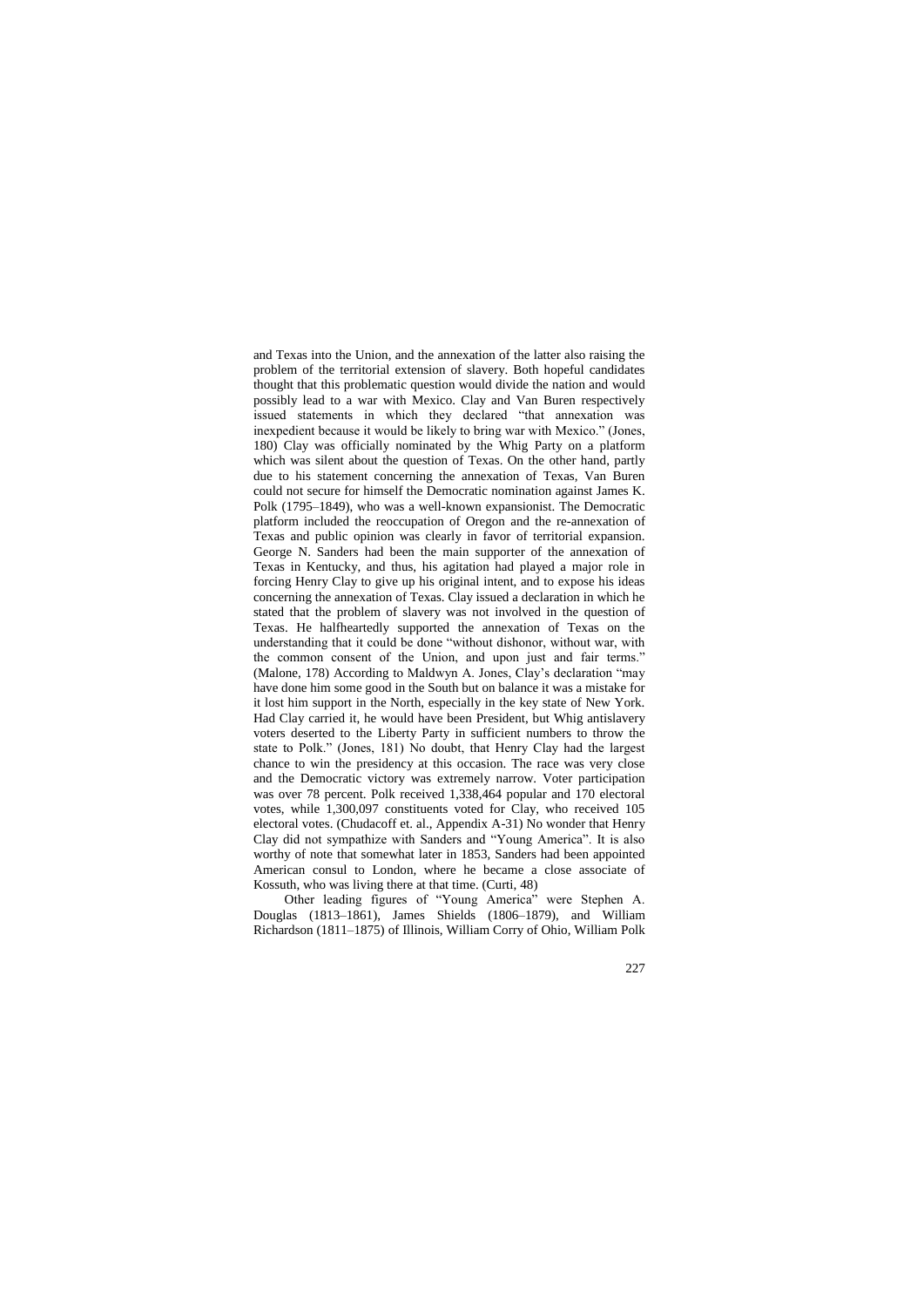of Tennessee, and William R. Smith of Alabama. (Curti, 38) The outbreak of the European revolutions in 1848 provided the opportunity for the politicians of "Young America" to put their ideas into practice. This was also a presidential election year in the United States and under such circumstances the national platform of the Democratic Party incorporated many references to the European revolutionary movements. It referred to the principle of the "sovereignty of the people" and mentioned that European nations were "erecting republics on the ruins of despotism in the Old World." (Howe-Robertson, 168–169) The presidential candidate of the Democratic Party became Lewis Cass, who was not the member of "Young America", but who also supported territorial expansion and intervention. (Curti, 36) The victory over Mexico also raised the dangerous problem of territorial expansion and slavery in the same year. Henry Clay feared that under such circumstances the young zealots of "Young America" and its allies could seize the opportunity to push through national politics the program of expansion and intervention. No wonder that under such circumstances Henry Clay vehemently opposed the ideas of "Young America" and the proposal of Lewis Cass.

Although the Senate did not approve the proposal of Cass, the senators obliged the President to clarify his position concerning the mission of Ambrose Dudley Mann. Zachary Taylor sent over the papers to the Senate but he attached a provocative preamble to it which triggered the official remonstrance of Austria on September 30, 1850. Meanwhile, President Taylor died on July 9, 1850 and Millard Fillmore became the new president. He was a close friend of Henry Clay, and he appointed a new secretary of state in the person of Daniel Webster, who responded to the complaint of Austria in a long and detailed memorial on December 21, 1850. Much has been written about this famous piece of Webster and the diplomatic tension it caused between Austria and the United States. (Várdy, 2000, 47; Vasváry, 57-58; Lévai, 2005, 309–313) Webster's celebrated response was generally well received in the United States and there was a proposal in the Senate to print it out in ten thousand copies. Henry Clay opposed this proposition in a speech he delivered in the Senate on December 30, 1850. He called the attention of his colleagues to the fact that Hungary had been defeated. He posed the question whether under such circumstances it would be a good policy on the part of the United States "to continue to irritate either Austria or Russia" on "a subject which was past and had ended." (Hay, 837) President Fillmore sent over to the Senate the correspondence between Webster and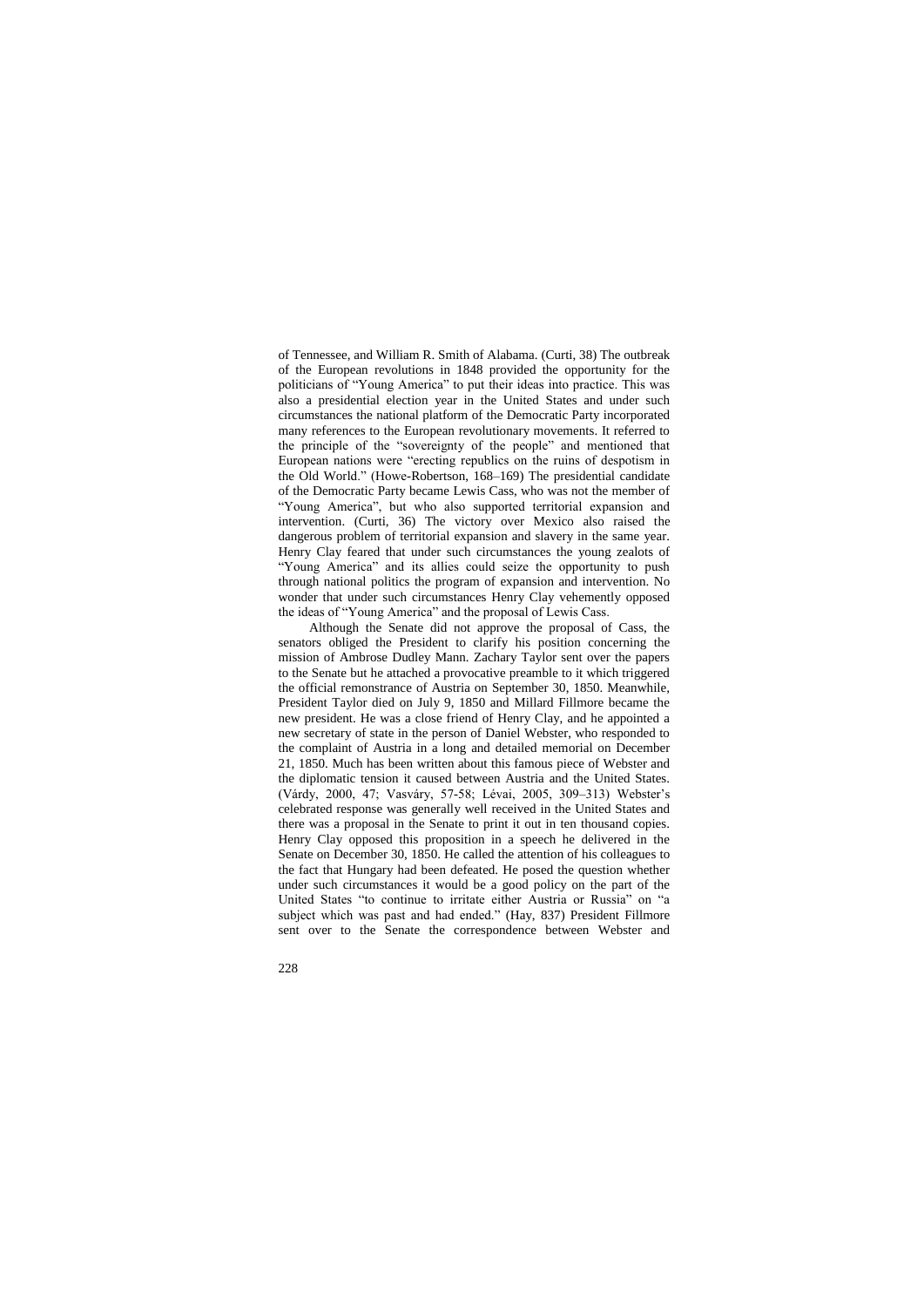Hülsemann and the papers concerning the mission Ambrose Dudley Mann to Hungary. Clay supported the measures of the Whig administration, which are "marked by great ability as everything which emanates from that source generally is." (Hay, 837) Nevertheless, he opposed "a diffusion of this paper (viz. Webster's answer to Hülsemann's remonstrance) among the people of the United States." (Hay, 837) According to his opinion, these copies "are not wanted by the people of the United States" because "they are satisfied with the principles first laid down by the immortal Father of his Country (viz. George Washington), and to which there has been a general adherence from that day to this." (Hay, 838) With Mann's mission in mind he cited the United States as an example to his colleagues. Clay posed the question what would happen if one of the states of the Union "revolted against the General Government, and any European power sent an agent here for the purpose of obtaining information, even such as that which our agent had been sent to Hungary." (Hay, 838) He was sure that there would certainly be "a great deal of feeling throughout the United States." He also added that we should "place ourselves in their position" before the United States should take any further action concerning Hungary. (Hay, 838) This passage of Clay is interesting for the purpose of this essay for several reasons. It is clear that he did not agree full heartedly with the sending of Mann to Hungary. As it will be discussed in details later on, this debate about the "Hungarian question" was almost at the same time with the great discussion about slavery that led to the approval of the famous compromise of 1850, in the conclusion of which Henry Clay also played a crucial role. Under such circumstances, his allusion to the revolt of one of the states "against the General Government" referred to a very sensitive issue of the period. It is clear from this statement that the issues of Hungary and slavery were interconnected in the mind of Henry Clay. In the remaining part of his speech he approved the general course of the administration's policy towards Austria, but he added that it wouldn't be wise to "say anything in that document (viz. Webster's response to Hülsemann's remonstrance), which another Government must feel as reproach." (Hay, 838) At the end of his address Clay stressed again that "there was no necessity for printing the great number of copies which had been proposed", since the "principles contained in that paper were fastened and fixed in the American heart and mind", and the publication of Webster's response would only "continue the irritation which may exist between a foreign Government and this." (Hay, 838) Mainly due to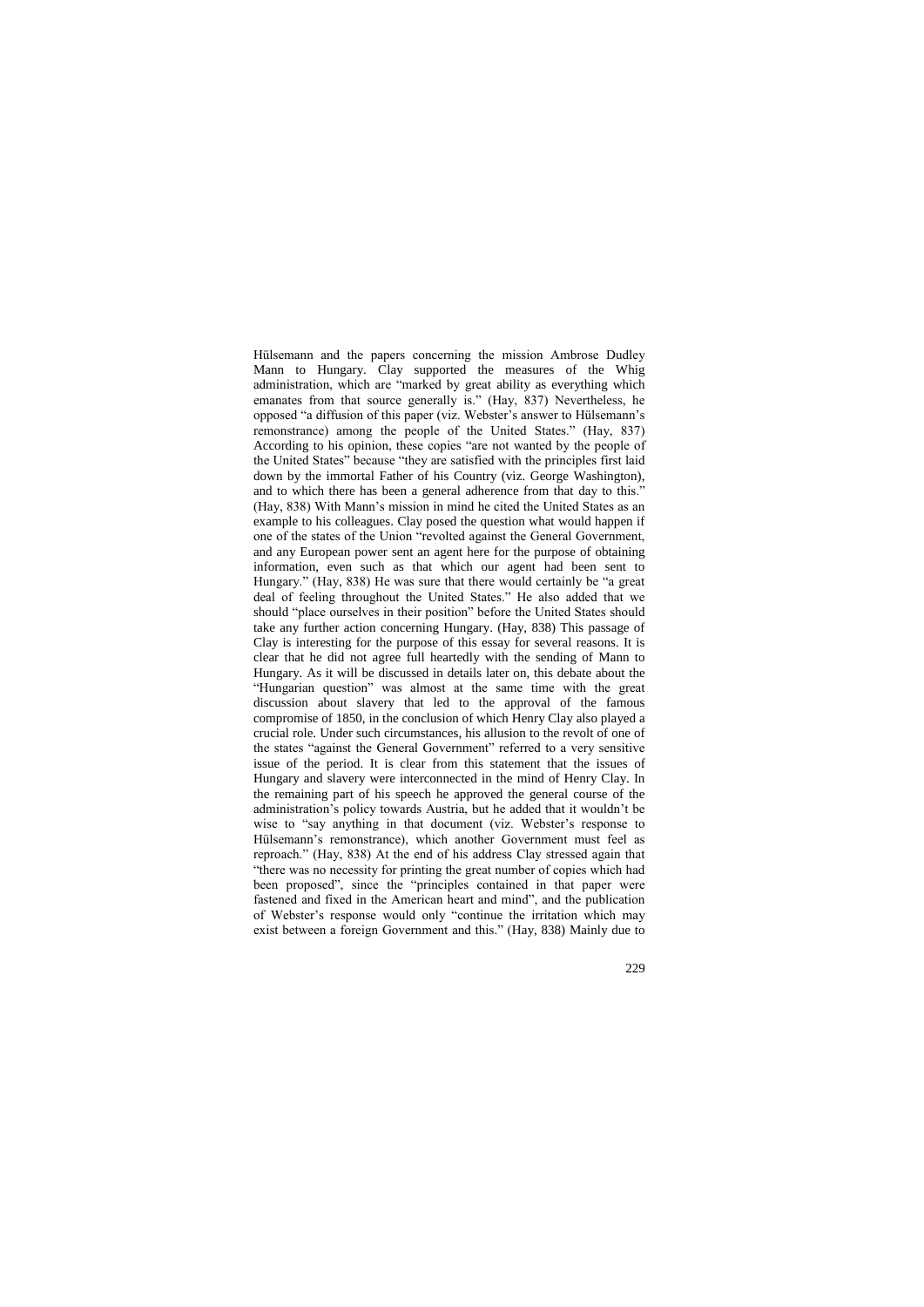the efforts of Henry Clay the Senate refused the proposal concerning the printing out of Webster's response.

By the time of the arrival of Lajos Kossuth to the United States, almost one year later on December 4, 1851, the seventy-four-year-old Henry Clay was mortally ill. Kossuth was mainly aided by the members of "Young America" and in the Senate by such politicians as Lewis Cass, Stephen A. Douglas, William Henry Seward (1801–1872), and James Shields who supported expansion and intervention. Kossuth arrived in Washington on December 30, 1851, and a little bit more than a week later, he took part at a reception organized in his honor by the Congress on January 7, 1851. At his reception secretary of state Daniel Webster answered the address of Kossuth. Although the language of Webster's speech was more moderate than the intonation of his response to Hülsemann's complaint: he said, for example: "In my opinion, Austria would be a better and a stronger government tomorrow if she confined the limits of her power to her hereditary and German domains, especially if she saw in Hungary a strong, sensible, independent neighboring nation." (Mills, 6) Kossuth visited Henry Clay in his quarters after such antecedents only two days later on January 9. Clay was alarmed by the popularity and influence of Kossuth and also by the assistance of him by such American politicians who supported expansion and intervention, and who were his political opponents. Clay's position was not an easy one since he wanted to express his sympathy towards Kossuth and the Hungarians on the one hand, but he wanted to make clear his opposition to the policy of intervention in Europe by the United States on the other. Lewis Cass, his old opponent, accompanied Kossuth to the bed chamber of Clay. All this mean that one can interpret the speech of Henry Clay to Kossuth only in the context of American domestic politics.

Clay started his address with the expression of his admiration of Kossuth's accomplishments as a politician and orator. He pointed out that "your wonderful and fascinating eloquence has mesmerized so large a portion of our people wherever you have gone, and even some of our members of Congress." (Hay, 944) According to the witnesses of the scene, at this point of his speech, Clay was waving his hand toward the American politicians who accompanied Kossuth, Lewis Cass among them. But after this courtesy he expressed to Kossuth that "I hope, to speak with that sincerity and candor which becomes the interest the subject has for you and for myself, and which is due to us both, as the votaries of freedom." (Hay, 944) Clay assured the Hungarian that "I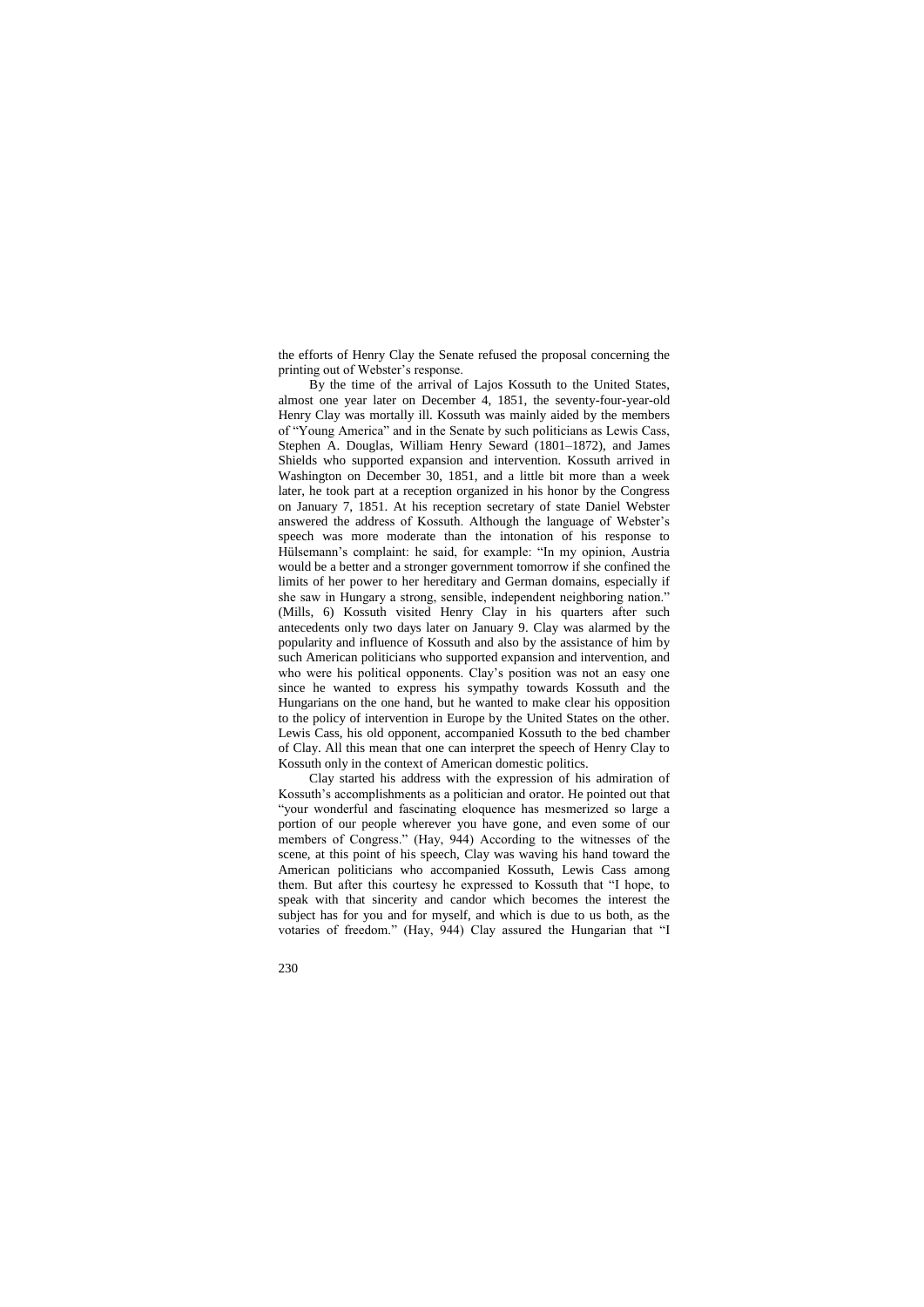entertain the liveliest sympathies in every struggle for liberty in Hungary, and in every country, and in this I believe I express the universal sentiment of my countrymen." (Hay, 944) But in the next sentence he said to Kossuth that "for the sake of my country, you must allow me to protest against the policy you propose to her." Clay posed the "momentous question of the right of one nation to assume the executive power among nations for the enforcement of international law, or of the right of the United States to dictate to Russia the character of her relations with the nations around her." (Hay, 944) According to the Kentuckian politician, Kossuth sought "material aid" in America, and wanted the United States to put into practice its declarations concerning Austria, Russia, and Hungary. In the opinion of Clay, the former governor of Hungary proposed war between the United States on the one hand, and Russia and Austria on the other. But he warned Kossuth:

> To transport men and arms across the ocean in sufficient numbers and quantities to be effective against Russia and Austria would be impossible… Upon land, Russia is invulnerable to us, as we are to her. Upon the ocean, a war between Russia and this country would result in mutual annoyance to commerce, but probably little else… her parts are few, her commerce limited, while we, on our part, would offer as a prey to her cruisers a rich and extensive commerce. (Hay, 944–945)

It means that it was clearly not in the interest of the United States to wage war against such powerful European empires. According to Clay, it would be hypocrisy on the part of the American republic to support intervention in Europe when she is strong, and abandon it when she is weak. He argued that the despotic powers of Europe would refer to American intervention as an example, on the basis of which they would support their intervention on the American continent. Henry Clay concluded that the real role of the United States in the struggle against the despotic governments of Europe was to set an example to the oppressed nations of the Old World. By the policy of non-intervention "to which we have adhered since the days of Washington, we have prospered beyond precedent – we have done more for the cause of liberty in the world that arms could effect. We have showed to other nations the way to greatness and happiness." (Hay, 945) As the result of a European war on behalf of Hungary or other European republics, the United States "could effect nothing, and if in that struggle Hungary should go down, and we should go down with her, where, then, would be the last hope of the friends of freedom throughout the world? Far better it is for ourselves, for Hungary,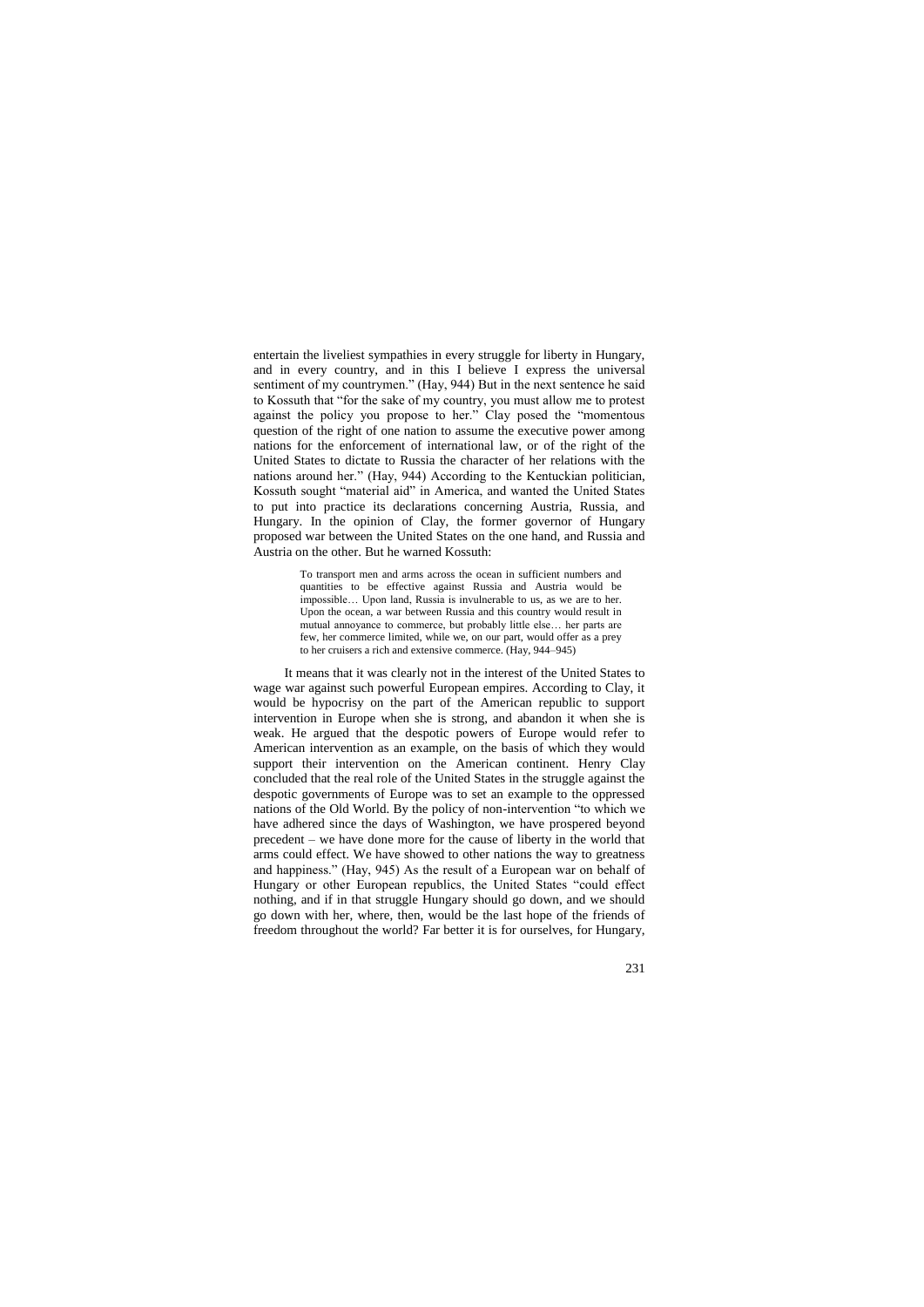and for the cause of liberty, that, adhering to our wise, pacific system, and avoiding the distant wars of Europe, we should keep our lamp burning brightly on this western shore as a light to all nations, than to hazard its utter extinction amid the ruins of fallen or falling republics in Europe." (Hay, 945–946)

In this speech Henry Clay unequivocally rejected the idea of intervention on behalf of Hungary. He could maintain the traditional foreign policy of the United States towards Europe by the endorsement of the principle of American exceptionalism.

Henry Clay's speech to Kossuth proved to be his last public address, since he died a little bit more than six months later on June 29, 1852. But this does not mean that he never mentioned Kossuth and the "Hungarian question" in his writings again. He received a letter, for example, from Theodore Freylinghausen (1787–1862), who was a former senator from New Jersey and his running mate during the election campaign in 1844. In his letter Freylinghausen mentioned to Clay that "he had been rejoiced to hear his words of soberness and truth on the exciting question of Hungarian politics." (Hay, 948)

Due to his illness, Henry Clay was not able to visit the Congressional banquet honoring George Washington's birthday on February 22, 1852. Nevertheless, his written answer to the invitation provided him another opportunity to express his adherence to the traditional foreign policy of the United States towards Europe, founded by the first president. Referring probably to the efforts of some American politicians and Kossuth, Clay mentioned:

> We have seen serious attempts to induce the United States to depart from his great principles of peace and neutrality, of avoiding all entangling alliances with foreign Powers, and of confining ourselves to the growth, improvement, and prosperity of our new country; and in place of them, to plunge ourselves… in the wars of Europe. (Hay, 955)

Clay's message was printed out in the *Daily National Intelligencer*  a few days later, so the position of him could become clear for the public opinion.

Meanwhile, Kossuth had started his tour throughout the United States. He was very well received and applauded in the western parts of Pennsylvania and in Ohio, but his reception in Kentucky was not so cordial. (Oliver, 487–492) The city of Louisville did not invite him officially, and when he delivered a speech in the city in a tobacco store on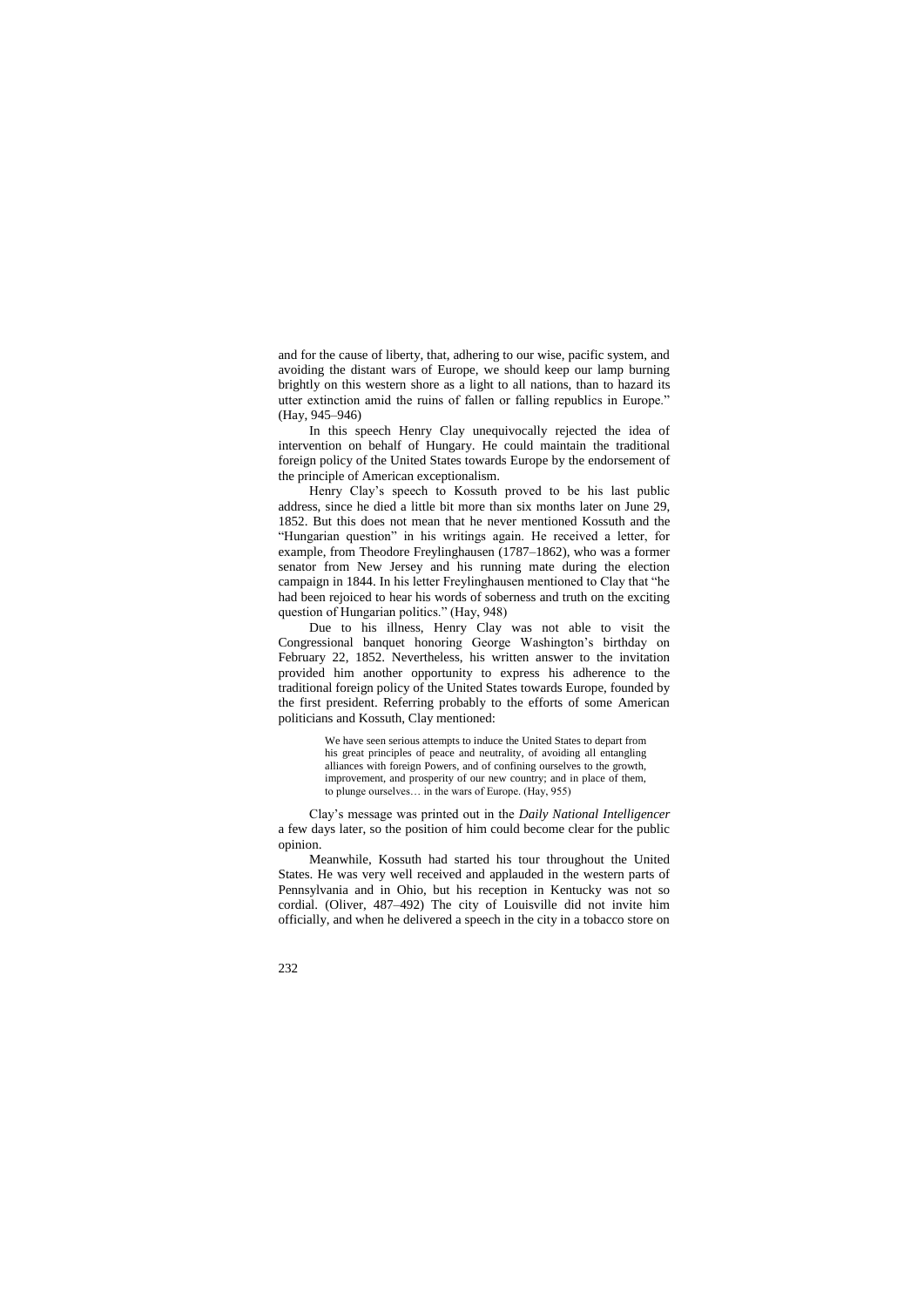Mach 4, 1852, not only his admirers but his opponents were also present, and the latter caused some disturbance during his address. John W. Oliver attributed the relatively cold reception of Kossuth to the "lukewarm attitude assumed by Henry Clay… his stand was well known to his constituents, and this tended to dampen the enthusiasm for Kossuth in the Blue Grass State." (Oliver, 492–493) In contrast, Dénes Jánossy ascribed it to the special economic interests of the South. According to him, the European stability provided by the military intervention of Russia, would make possible the maintenance of the economic ties between the South and Europe. Under such circumstances Kossuth felt it necessary to explain his policy of intervention to the audience of Kentucky. In another speech delivered also in Louisville, Kossuth wanted to convince his audience about the correctness of his policy of intervention of the United States in Europe. He argued that only the small nations could have the luxury of detachment from the great events of world politics. But such great nations as the United States were twitted to the world with several thousand ties, so they simply could not detach themselves from world affairs. The neutrality of a great power in itself means intervention on the part of one of the interested parties. In the case of the conflict of Hungary on the one hand, and Austria and Russia on the other, the neutrality of the United States means intervention on the part of European absolutism. The neutrality of the United States could lead to the intervention of European absolutism into the affairs of the American republic. Kossuth posed the question why the United States conducts such a ruinous foreign policy? On the basis of his speech to him, Kossuth attributed it mainly to the harmful influence of Senator Henry Clay. (Jánossy, 328–332)

In this address Kossuth clearly initiated an attack against Henry Clay, and the news of it reached not only Clay himself but Johann Georg Hülsemann, too. In a letter which he sent to an unknown recipient on March 30, 1852, Clay expounded: "I have never distinctly understood what Mr. Kossuth said of me at Louisville. I certainly had given him no cause of offence." (Hay, 962) He pointed out that his speech to Kossuth was not a private affair, since several other persons were present. As a result "What I had said… was variously and sometimes contradictorily represented in the newspapers."(Hay, 962) Senator Thomas Ewing (1789–1871) was also present and, according to Clay, he verified the accuracy of the statement that was published. He even added a preface to it in which he treated Kossuth "with perfect respect." Clay assured his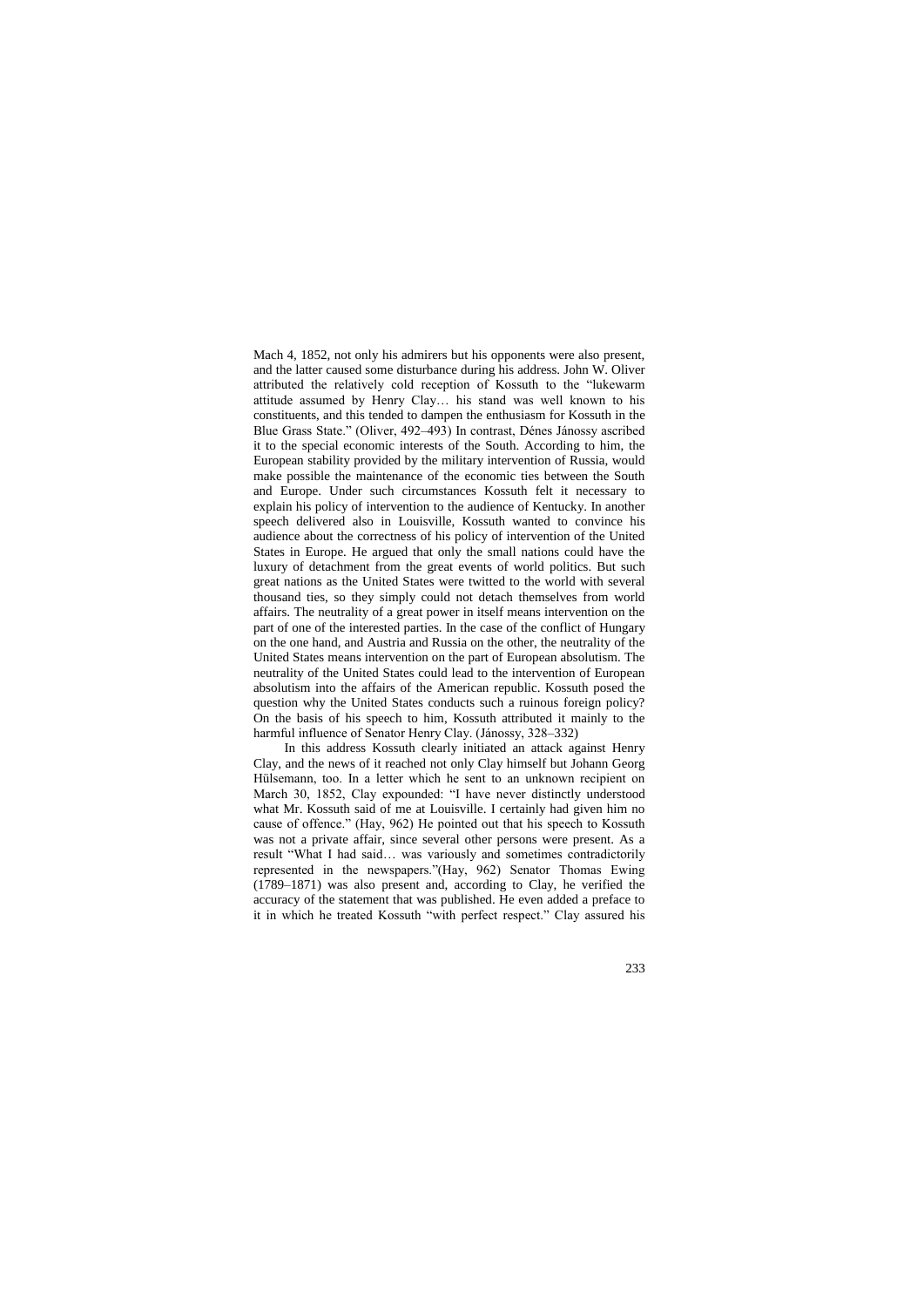unknown correspondent that "Over my own sentiments and language I thought I had entire control." (Hay, 962)

In his report to Prince Schwarzenberg on March 16, 1852, Hülsemann also mentioned Kossuth's attack against Clay with great complacency. According to him, by attacking the mortally ill Henry Clay in his own state, Kossuth made a serious mistake, what was good news from the Austrian point of view. (Jánossy, 654)

The example of Kossuth and Clay was also invoked in the Senate in these days. Senator William Henry Seward, a member of "Young America", evoked the example of Henry Clay on March 9, 1852, when he supported the recognition of the young republics of Latin America at the beginning of the 1820s. Seward asked the question, how Clay could oppose intervention on behalf of Hungary when he supported intervention into the affairs of the Spanish Empire thirty years before? (Jánossy, 333)

Meanwhile, Kossuth continued his tour to New Orleans. He arrived in the city on March 27, and his reception was even colder than in Louisville. (Oliver, 495; Jánossy, 341–343) Dénes Jánossy attributed it to the general Southern condemnation of Kossuth, and also to the fact that the former governor of Hungary was invited by a Democratic city government, while, by the time of his arrival, the city had been governed by the Whig Party. Kossuth still believed that the unfavorable opinion of Henry Clay also played a crucial part in it. The local Whig press heavily criticized Kossuth's Louisville address in which he attacked Henry Clay, one of the most prestigious leaders of the party. Under such circumstances, Kossuth felt it necessary to clarify his standpoint about the Whig politician. He also wanted to win the sympathy of the South. According to the reports of the American press, Kossuth tacitly noticed the reasoning of Clay concerning foreign policy. On the basis of these reports, many came to the conclusion that Kossuth adopted the ideas of the Kentuckian. In the speech he delivered in New Orleans, he wanted to give an explanation of his personal meeting with Clay. According to Kossuth, he did not want to tackle with Henry Clay, because of the serious illness of the latter. He deemed his visit of Clay a private affair, and he did not think that the address of Clay would be publicized. Not to mention the fact that the press misinterpreted his abstention towards the mortally ill senator. Then, in the second part of his address, he drew a parallel between the position of Hungary and the South. According to him, Hungary was fighting for her constitutional self-government, which is also very important for the South. It is clear, that Kossuth realized the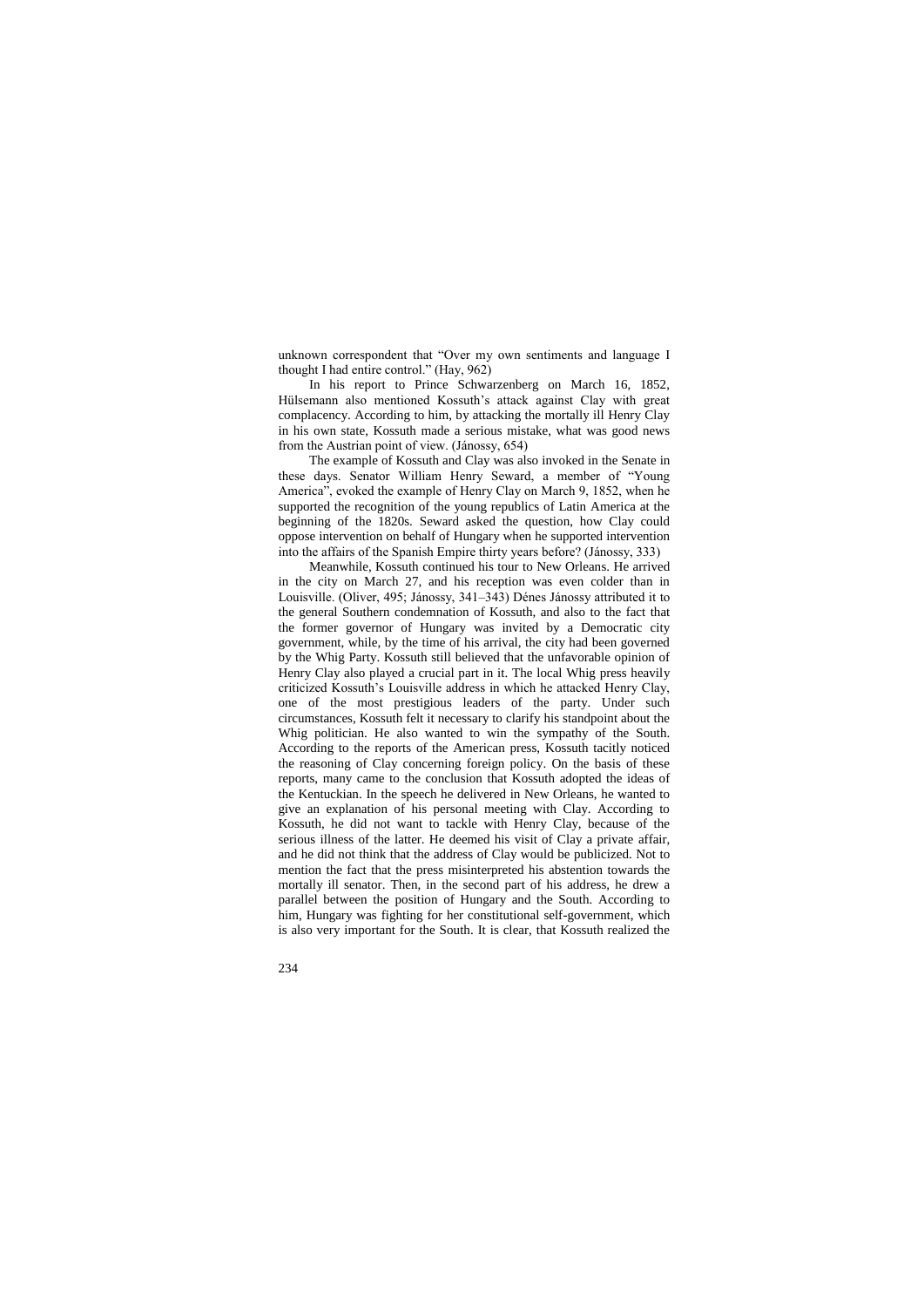importance of this argument for the South, in the midst of the embittered debate about the territorial expansion of slavery. The intonation of this speech was much milder than that of his Louisville address. Kossuth argued that he did not want the Union to wage war for Hungary, but he simply asked for the sympathy of the American people. (Jánossy, 342– 343)

Hülsemann, again, proved to be very well informed about the cold reception of Kossuth in New Orleans. In a report to Prince Schwarzenberg on April 8, 1852, he mentioned that Kossuth was not well received in the city despite the fact that he strove to explain his ill behavior towards Henry Clay.

On the basis of all this it is clear that Henry Clay's opinion about the "Hungarian question" and Lajos Kossuth was partly determined by the developments of American domestic politics, but it was also formed by his opinion about the territorial extension of slavery as well as by his attitude towards African-Americans and the peculiar institution of the South.

### **Henry Clay and the problem of slavery**

As a result of the victory against Mexico the United States gained an enormously large section, including the territories of present day California, Nevada, Utah, Arizona, New Mexico and Texas. This territorial gain raised again the issue of the extension of slavery, and the outbreak of the gold rush in California in January 1848 made it even more serious. Due to the gold rush the population of California exceeded 100,000 by the end of 1849, much more than it was needed to gain statehood. President Taylor did not realize the significance of the problem and urged California and New Mexico to frame constitutions and apply for statehood. Ignoring the heated debate about the right of Congress to restrain the extension of slavery on territories under the authority of the federal government, Taylor practically empowered these states to decide for their own about the question. The California convention ratified an anti-slavery constitution in March 1850 and New Mexico followed the example a few months later. The Southern slave-holding states had been alarmed by these developments for several reasons. Approximately half of the territory of California and the whole territory of New Mexico located to the south of the line established in the Missouri Compromise,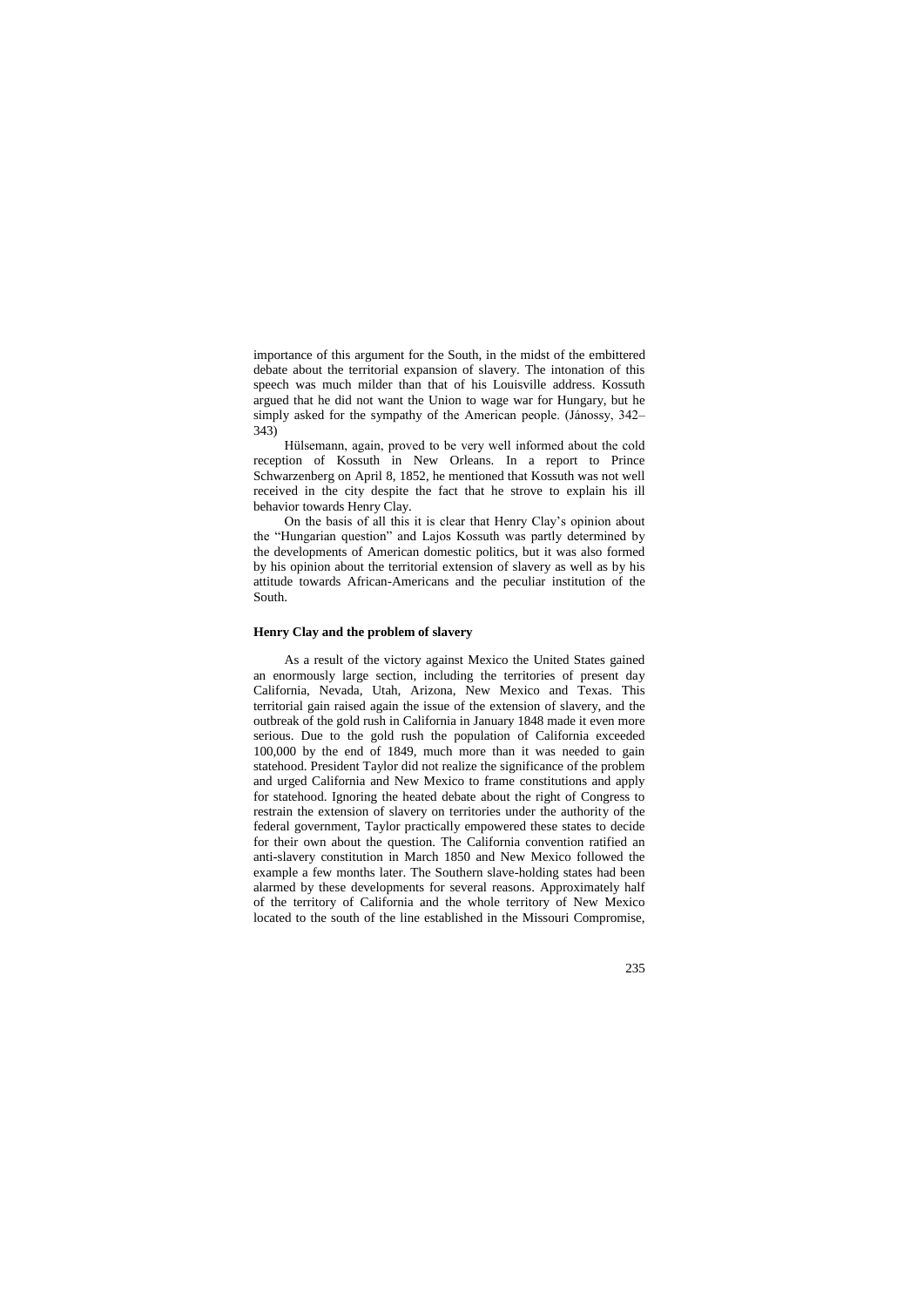according to which slave holding states should have been formed south of the line 36°30'. As already mentioned, there was a northern majority in the United States House of Representatives from the 1810s, and the number of free and slave states was equal in the Senate in 1849. There were fifteen slaveholding and fifteen free members of the Union then. Under such conditions Southern interests had been alarmed, "since none of the remaining territories was likely to become a slave state, a Northern majority, once achieved, would be permanent and might ultimately be large enough to permit a constitutional amendment abolishing slavery." (Jones, 192) Besides this major question there were minor issues at stake as well. Northerners also wanted to secure the abolition of slavery in the District of Columbia, while Southerners sought to introduce a more efficient fugitive-slave act. Furthermore, Texas was claiming a portion of New Mexico.

Under such circumstances did the thirty-first Congress convene in December 1849, and the seventy-two year-old Henry Clay was among the members of the Senate again. "The Great Compromiser" decided to return into the Senate in this state of emergency. He hammered out a compromise to cover all the disputed issues in one proposal. He introduced into the Senate on January 29, 1850, almost at the same time with his speech against Cass' proposal concerning the suspension of diplomatic relations with Austria, a set of resolutions which proposed that (1) California be admitted as a free state; (2) other territories acquired from Mexico be organized with no mention of the status of slavery; (3) that Texas abandon its claim to New Mexico; (4) the federal government assume that Texan national debt contracted before annexation; (5) slavetrade in the District of Columbia be abolished; (6) slavery in the District of Columbia only be abolished if the people of the District and of Maryland consented and if compensation were paid; (7) a new and more effective Fugitive Slave Act be passed; and (8) Congress declare that it had no power to interfere with the interstate slave-trade. (Jones, 192-193)

Clay's proposal provoked an embittered debate in the Senate. The other "grand old man" of contemporary American politics, Daniel Webster fundamentally supported the proposal of Clay, while the most prestigious Southern congressional leader John C. Calhoun in the last speech of his life "insisted that the South possessed a constitutional right to take slaves into the territories and demanded a constitutional amendment that would restore the political balance between the sections." (Jones, 193) William H. Seward from New York, a member of "Young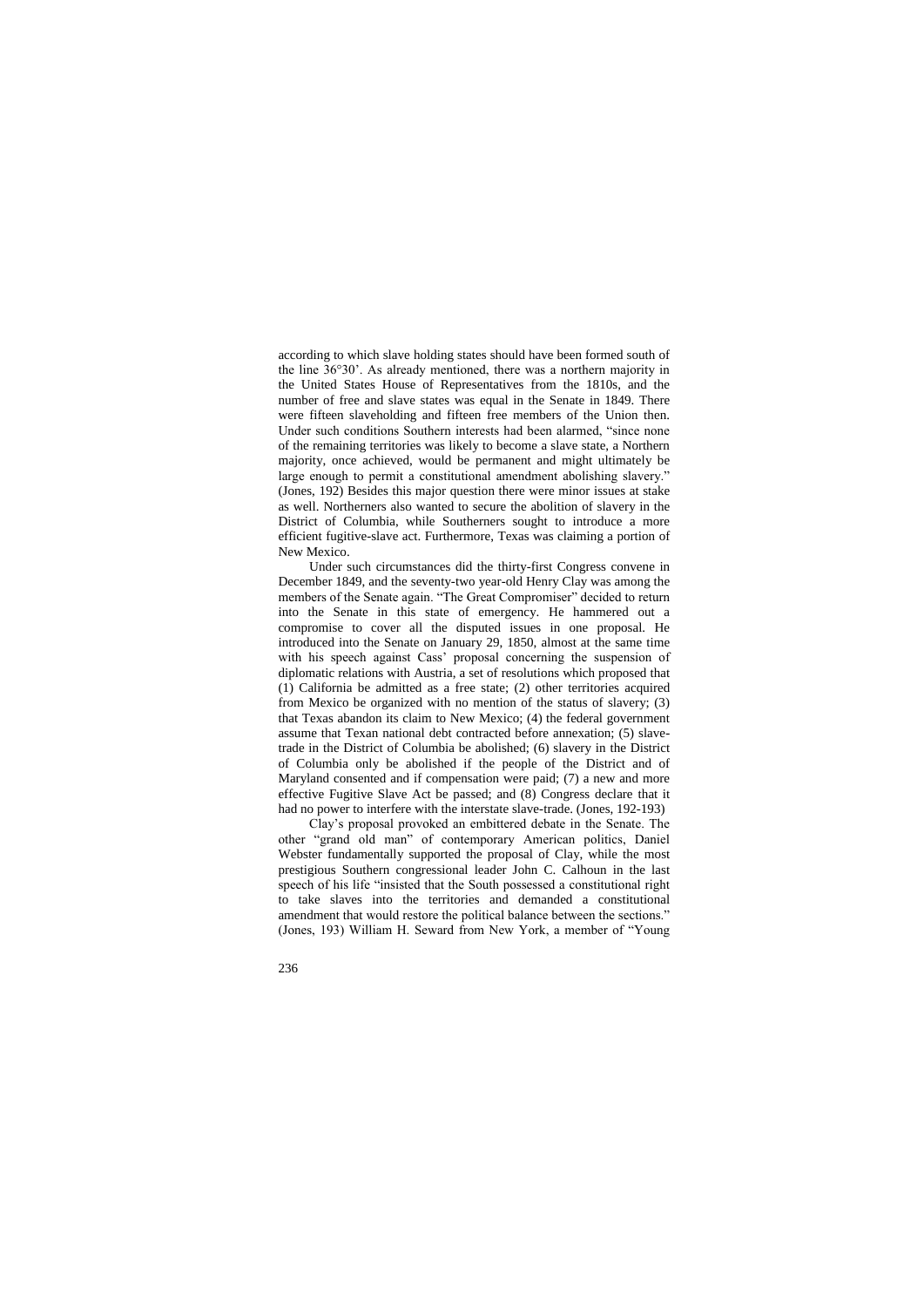America", also opposed Clay's proposal—but from the Northern point of view. President Taylor insisted on his own statehood plan and heavily opposed the compromise. Henry Clay also made a mistake. He combined his proposals into a uniform omnibus bill "in which form it attracted the opposition of all who objected to parts of it" (Jones, 193). The disillusioned and very ill Clay decided to leave Washington at the end of June, 1850, and it seemed many that there is no hope for Clay's compromise to succeed. But President Taylor suddenly died on July 9, 1850 and he was succeeded by Vice-President Millard Fillmore who was a moderate Whig from New York and a close friend of Henry Clay. Fillmore used his influence in the Whig Party and in Congress to support Clay's compromise. Support also came from Senator Stephen A Douglas of Illinois who proposed to split up Clay's "omnibus bill into six separate measures and piloted them through Congress one by one" (Jones, 194). As a result of these efforts Congress passed the major elements of Clay's proposal between September 9 and 20, 1850. Congress accepted the admission of California as a state and decided to organize the rest of the section acquired from Mexico into two territories. In the case of New Mexico and Utah Congress applied the "sovereignty doctrine" of Stephen A. Douglas and empowered the inhabitants of the two territories to decide whether they would adopt a constitution accepting slavery or not. As the part of the compromise Congress also enacted a new Fugitive Slave Act which "permitted slave-owners to arrest suspected runaways without a warrant, denied alleged fugitives the right of trial by jury and the right to give evidence on their own behalf, and imposed heavy penalties for helping slaves to escape." (Jones, 194)

#### **The opinion of Henry Clay about slavery**

The problem of slavery was behind all the issues covered in the Compromise of 1850. In order to understand the commitment of Henry Clay on the part of the compromise we need to survey briefly his opinion about slavery and African-Americans, and Clay's attitude towards Kossuth was also determined to a great extent by the problem of the territorial extension of slavery.

Henry Clay was himself a slave-owner. Nevertheless, he wanted to find a middle ground concerning the question of slavery. He did not agree with the radical ideas of such abolitionists as William Lloyd Garrison, but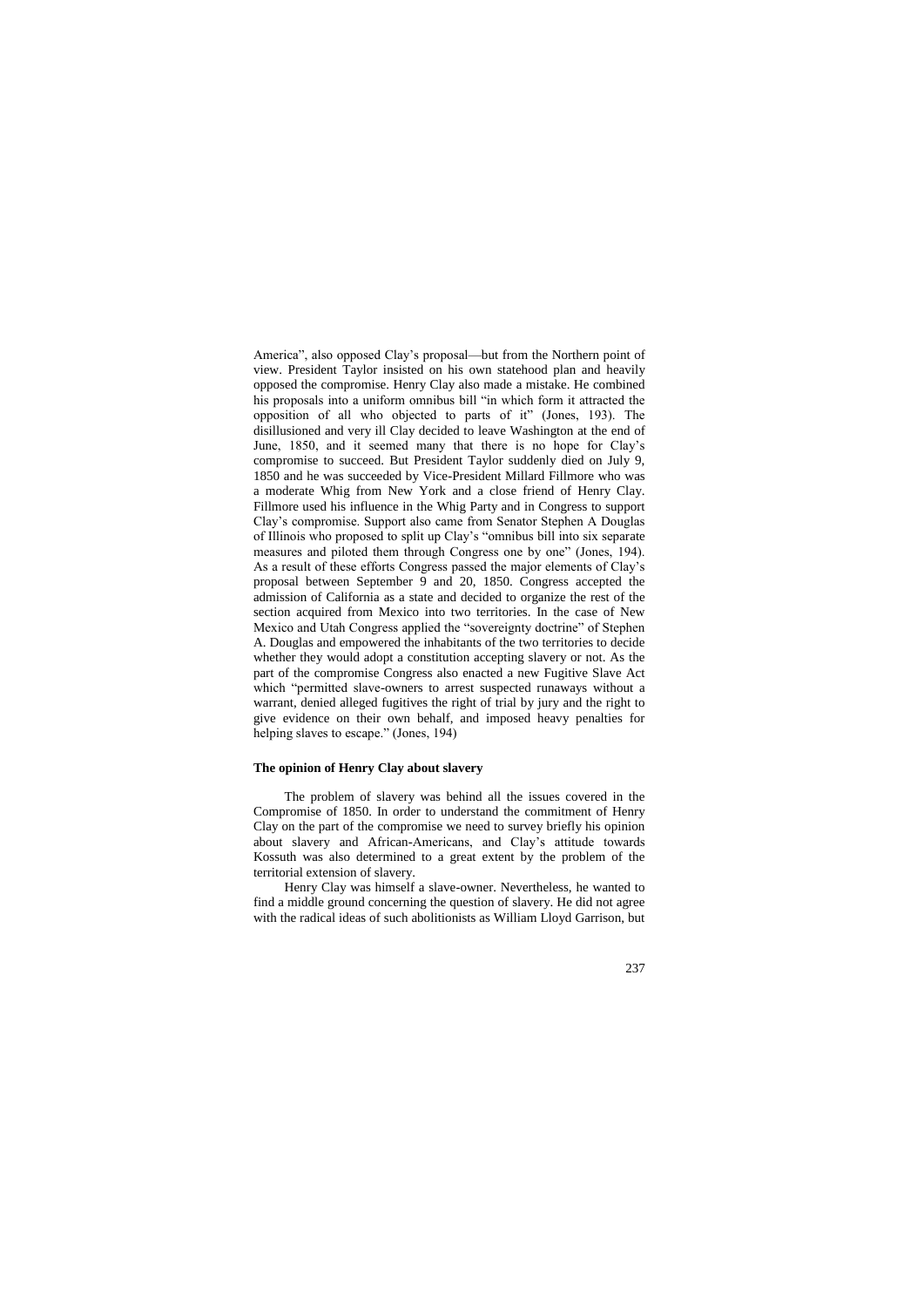he called slavery the "deepest stain upon the character of the country" (Vida, 596). He thought that gradual emancipation and colonization could provide a middle course solution to the problem. Clay made his first effort to put his ideas into practice in 1799 when he introduced a plan of gradual emancipation through the constitutional convention of Kentucky. According to this, "beginning in 1855 or 1860, children born to slaves would become free at the age of 25." (Vida, 596) Similarly to Thomas Jefferson he thought that after gradual emancipation there is no hope for the peaceful cohabitation of the white and black races within the boundaries of the United States, due to the very different physical and moral constitutions of the two races. (Vida, 596) Consequently, he proposed that emancipated blacks should leave the American republic and he advocated the transportation of free blacks to Liberia in Africa. According to him colonization would be advantageous for several reasons. On the one hand Americans would find a peaceful solution to the growing problem of slavery, and American freed blacks would be the pioneers of Christianity and civilization in Africa on the other. Henry Clay was one of the founding members of "The Society for the Colonization of Free People of Color of America" (American Colonization Society) in 1816. As one of the most prestigious politician in the nation Clay's ideas about slavery had a great impact on the thought of the younger generation. The views of Abraham Lincoln (1809-1865) concerning slavery were heavily influenced by the ideas of Clay. As István K. Vida pointed out "It is not by chance that Lincoln was asked to deliver the eulogy of Clay. He hailed Clay for occupying a position between the extremes, quoted his pro-colonization speeches and embraced his idea of gradual emancipation followed by colonization." (Vida, 597)

#### **Conclusion**

Henry Clay was called the "Great Compromiser", since it was the fundamental element of his political credo to find a peaceful solution to the problem of slavery, which had occupied a central ground in American politics by the beginning of the 1850s. He opposed the further expansion beneath the borders of the United States since it would raise again the question of the territorial expansion of slavery, which could ultimately lead to the dissolution of the union. Kossuth propagated the intervention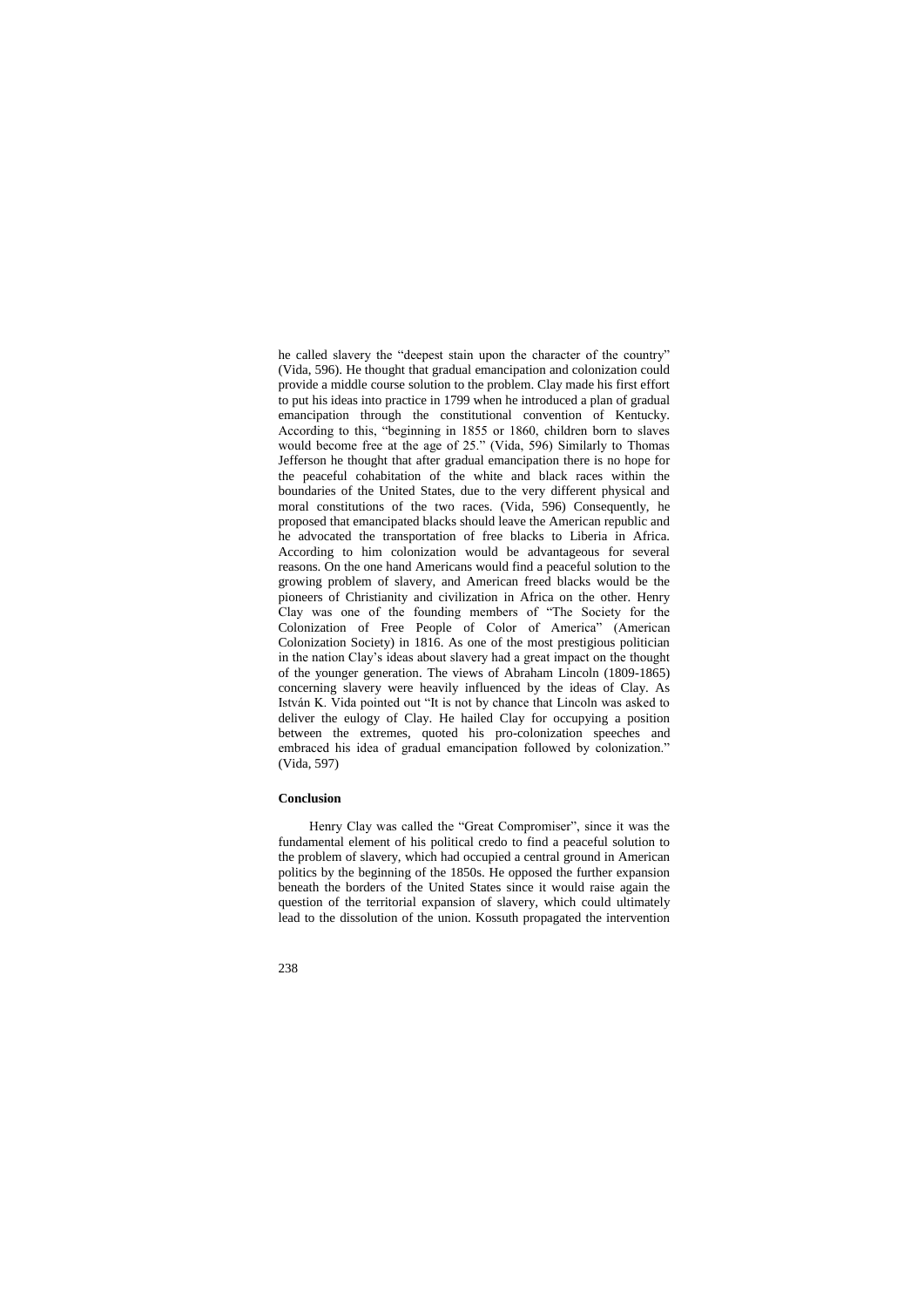of the United States into European affairs, and he was assisted by those segments of American politics, which also supported the further territorial expansion of the American republic. As a result of the victory of the United States again Mexico in the war of 1846–1848, and the outbreak of the European revolutions of 1848–1849, there was a strong affection among some American politicians towards further expansion, especially among the members of "Young America". As it was argued earlier, American domestic politics and his attitude towards the expansionist forces of it clearly influenced Clay's opinion about the "Hungarian question" and Kossuth. Under such circumstances, in the midst of the embittered debates about the territorial expansion of slavery and his proposal concerning compromise, Clay saw in Kossuth and in his ambitions a force that could endanger his efforts to save the union. In such a way, his ideas concerning slavery and colonization also heavily influenced his opinion about Kossuth. There were two interconnected sources of Henry Clay's opposition to the foreign policy proposed by the former governor of Hungary: his interpretation of the European and Hungarian revolutions of 1848-1849 in the mirror of American domestic politics and his opinion about the possible consequences of the territorial expansion of slavery.

#### **Works Cited**

- Chudacoff, Howard P. Escott, Paul D. Katzman, David M. Norton, Mary B. – Paterson, Thomas G. – Tuttle, William M. *A People and a Nation: A History of the United States.* Boston: Houghton Mifflin Company, 1994.
- Colton, Calvin, ed. *The Works of Henry Clay,* volume 3. New York and London: G. P. Putnam's Sons, 1904.
- Curti, Merle E. "Young America." *The American Historical Review* 32.1 (October 1926): 34–55.
- Faragher, John M. ed. *The Encyclopedia of Colonial and Revolutionary America.* New York: De Capo Press, 1996.
- Hay, Melba P., ed. *The Papers of Henry Clay: Candidate, Compromiser, Elder Statesman, January 1, 1844 – June 29, 1852,* volume 10. Lexington: The University Press of Kentucky, 1991.
- Howe, Daniel W., and Roberts Timothy M. 'The United States and the Revolutions of 1848.' In *The Revolutions in Europe 1848-1849:*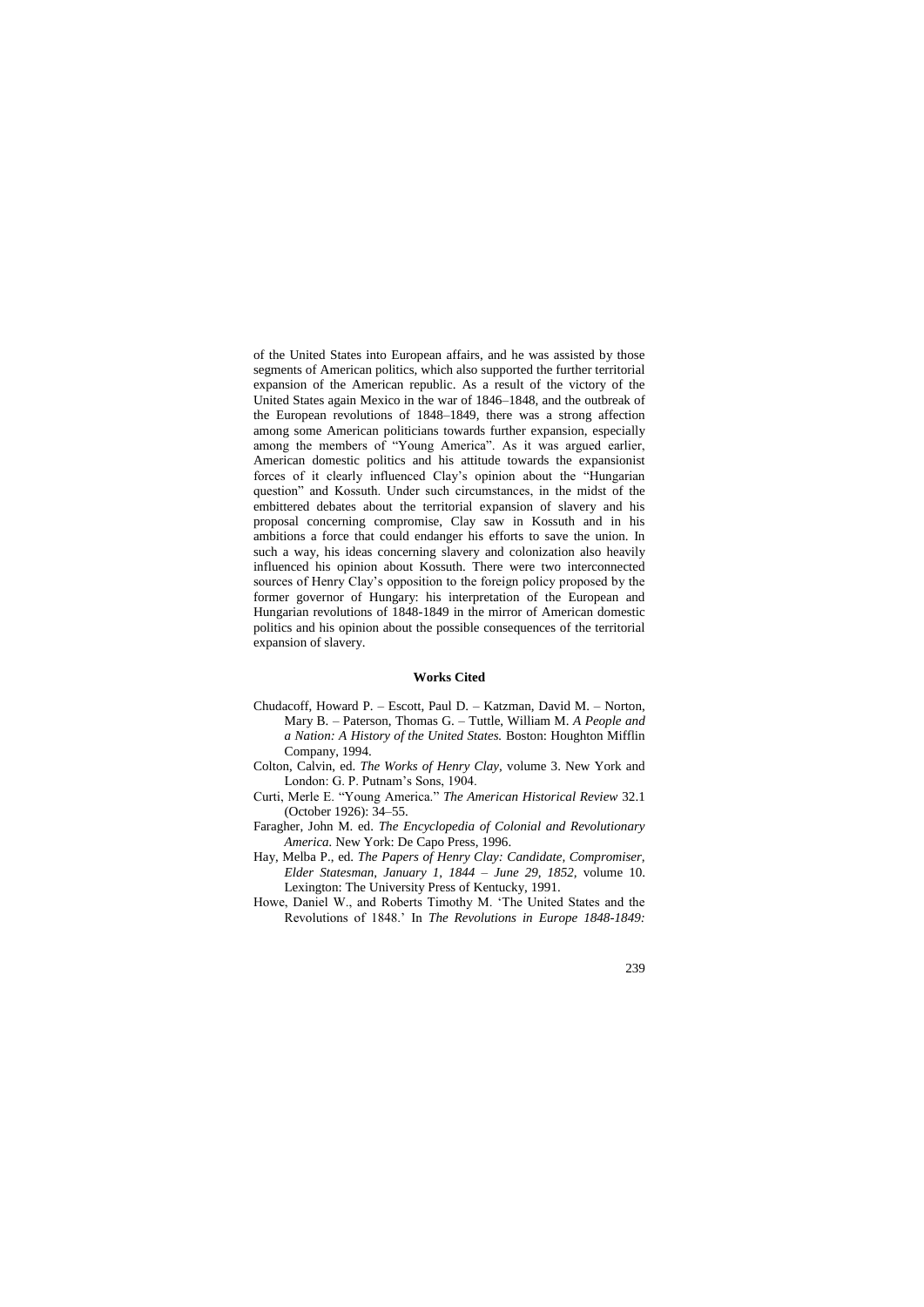*From Reform to Reaction,* edited by R. J. W. Evans and H. P. Strandmann. Oxford and New York: Oxford University Press, 2000. 157–179.

- Jánossy, Dénes. ed. *A Kossuth emigráció Angliában és Amerikában 1851 1852,* 2 vols. Budapest: Magyar Történelmi Társulat, 1940–1948.
- Jones, Maldwyn A. *The Limits of Liberty: American History 1607*–*1980.*  Oxford and New York: Oxford University Press, 1983.
- Lévai, Csaba. *A republikanizmus-vita. Vita az amerikai forradalom eszmetörténeti háteréről.* Budapest: L'Harmattan, 2003.
- Lévai, Csaba. 'Charles Loring Brace és Magyarország képe az Amerikai Egyesült Államokban, 1848–1852.' In Charles Loring Brace, *Magyarország 1851-ben.* Máriabesenyő and Gödöllő: Attraktor, 2005. 293–327.
- Malone, Dumas. ed. *The Dictionary of American Biography, volume 2,* New York: Charles Scribner's Sons, 1960.
- Mills, Kelly T. "America's First Attempt at Intervention in East Central Europe." *East European Quarterly* 22.3 (1995):
- Nolan, Cathal J. "Detachment from Despotism: US Responses to Tsarism, 1776–1865." *Review of International Studies* 19.4 (October 1993): 349–368.
- Oliver, John W. "Louis Kossuth's Appeal to the Middle West 1852." *The Mississippi Valley Historical Review* 14.4 (March 1928): 481– 495.
- Pivány, Jenő. "Mann Dudley Ambrus küldetése." *Századok* (1910): 353– 371.
- Pivány, Jenő. *Magyar-amerikai történelmi kapcsolatok a Columbus előtti időktől az amerikai polgárháború befejezéséig.* Budapest: Királyi Magyar Egyetemi Nyomda, 1926.
- Pivány, Jenő. *Magyarok Északamerikában.* Budapest: Officina, 1944.
- Roberts, Timothy M. "'Revolutions Have Become the Bloody Toy of the Multitude': European Revolutions, the South, and the Crisis of 1850." *Journal of the Early Republic* 25.2 (Summer 2005): 259– 283.
- Vajda, Zoltán. "Republikanizmus az Amerikai Egyesült Államok 18–19. századi történetében." *Aetas* 13.4 (1998): 39–68.
- Vasváry, Ödön. *Magyar Amerika.* Szeged: Somogyi Könyvtár, 1988.
- Várdy, Béla. "Kossuth amerikai diadalútja 1851–1852-ben." *Debreceni Szemle* 6.3 (1998): 331–339.